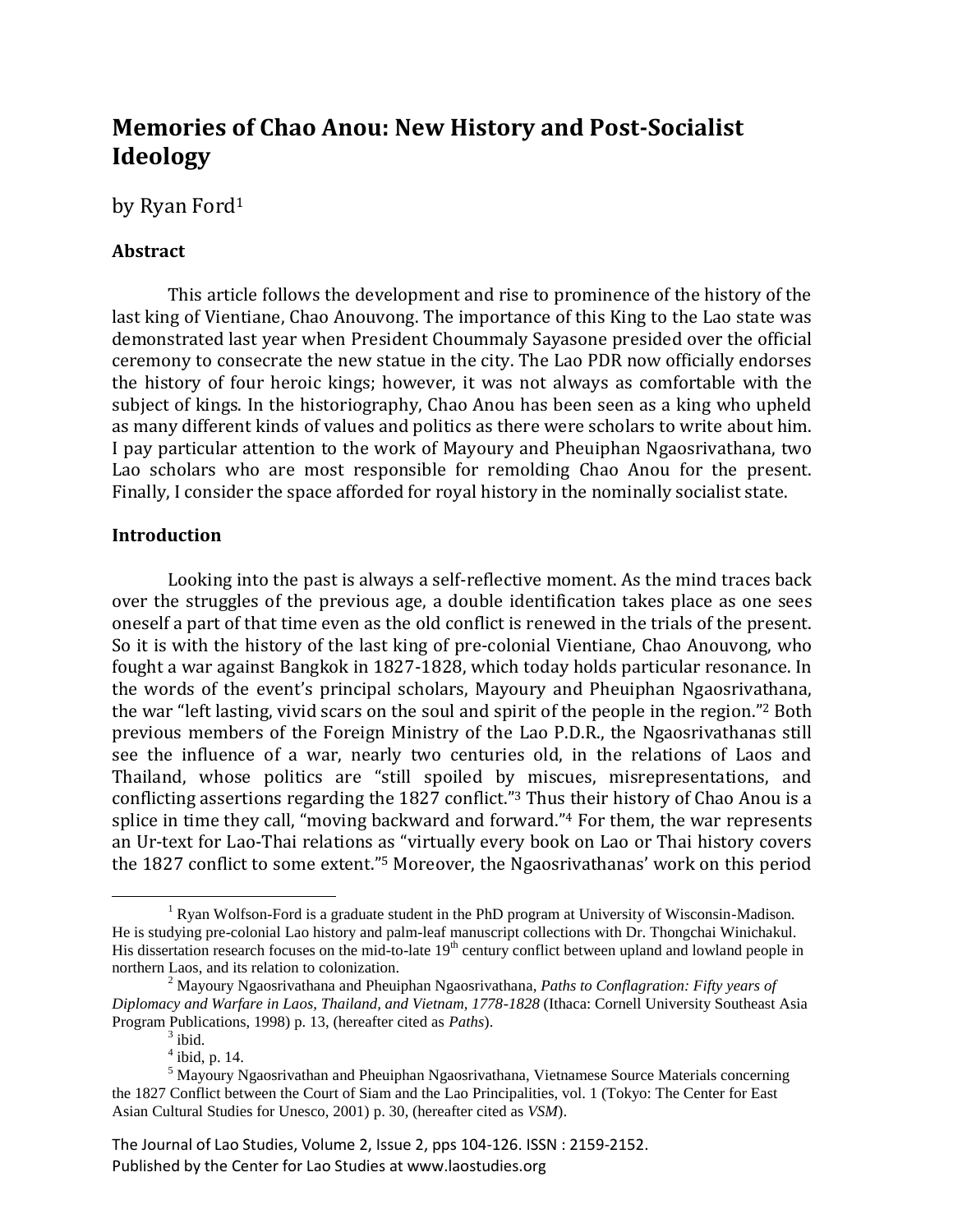in Lao history has itself become the basis for a new kind of historiography in the nominally socialist state of Laos. Their work has gained wide acceptance in Laos and abroad. While in many cases other scholars have attenuated their most extreme points, the broad outlines have remained, being uncritically accepted by a surprising array of historians. The Ngaosrivathanas' level of scholarship certainly inspires confidence, as they have mastered a massive amount of sources in no less than six languages after decades of research. Yet this new Lao scholarship, which focuses on the war of Chao Anou, in its unique way of remembering, is, at its core, as much about forgetting the dismemberment of the old Lao kingdom of Lan Xang more than a century before. Along the way, in its vitriolic scorn of the Thai, it shapes a new ideology that I argue has since been accepted by the Lao P.D.R., as the state undergoes the turbulent transition to global integration into the world's capital markets. With a longer view of Lao historiography it becomes clear that the story of Chao Anou, which (in its modern form) has been prominent since Lao independence in 1953, is more often only a means to tell the story of the present.

This study will explore the issues of developing Lao scholarship and its relation to the state by focusing on the historical memory of Chao Anouvong. It will begin with a review of Lao historiography, surveying the field of modern nationalist history prior to 1975 and following with what came after the transition to a socialist state. From here we will move to consider the thought of Mayoury and Pheuiphan Ngaosrivathana in order to explain the rise to prominence of their historiography; many of the issues in modern Lao historiography and nationalism are present in their work. The discussion will begin with their claim to authoritative texts and disputes with other historians. Then we will explore the memories which anchor and define the history in the heroic character of Chao Anou and the cruelty of his enemies. Behind this striking violence is an alternate history of over a century of warfare among the dismembered Lan Xang *muang* which is antithetical to the nation. The study will close with a consideration of the interpretation's warm, if not halting reception by the Lao P.D.R. This investigation will suggest an additional dimension to a number of scholars' ongoing research into the Lao government's rehabilitation of tradition, as well as suggesting a quiet limit to that revival.

As a brief introduction to the subject, Chao Anouvong was born in 1769, the same year in which Ayutthaya was destroyed. In less than a decade Vientiane would be attacked and come under the suzerainty of a revitalized Siam. The youngest of three brothers, Prince Anou served in the Siamese army as a commander fighting against the Burmese. At the battle of Chiang Saen Prince Anou proved his military skill as he helped turn back the last major Burmese threat to Siam. In that same year of 1804, Anou succeed to the throne of Vientiane with the approval of the throne in Bangkok. He ruled in accordance with the kingly ideal of *chakravartin*, most notably by renewing the *sangha* and rebuilding religious structures around the city. He was said to have excellent relations with Rama II and that it was only when the latter died that conflict with Siam began. King Anou launched a full-scale war against Siam in early 1827 that led to his eventual defeat and capture. The surviving Lao kingdoms remained under the power of Siam until the arrival of the French in 1893.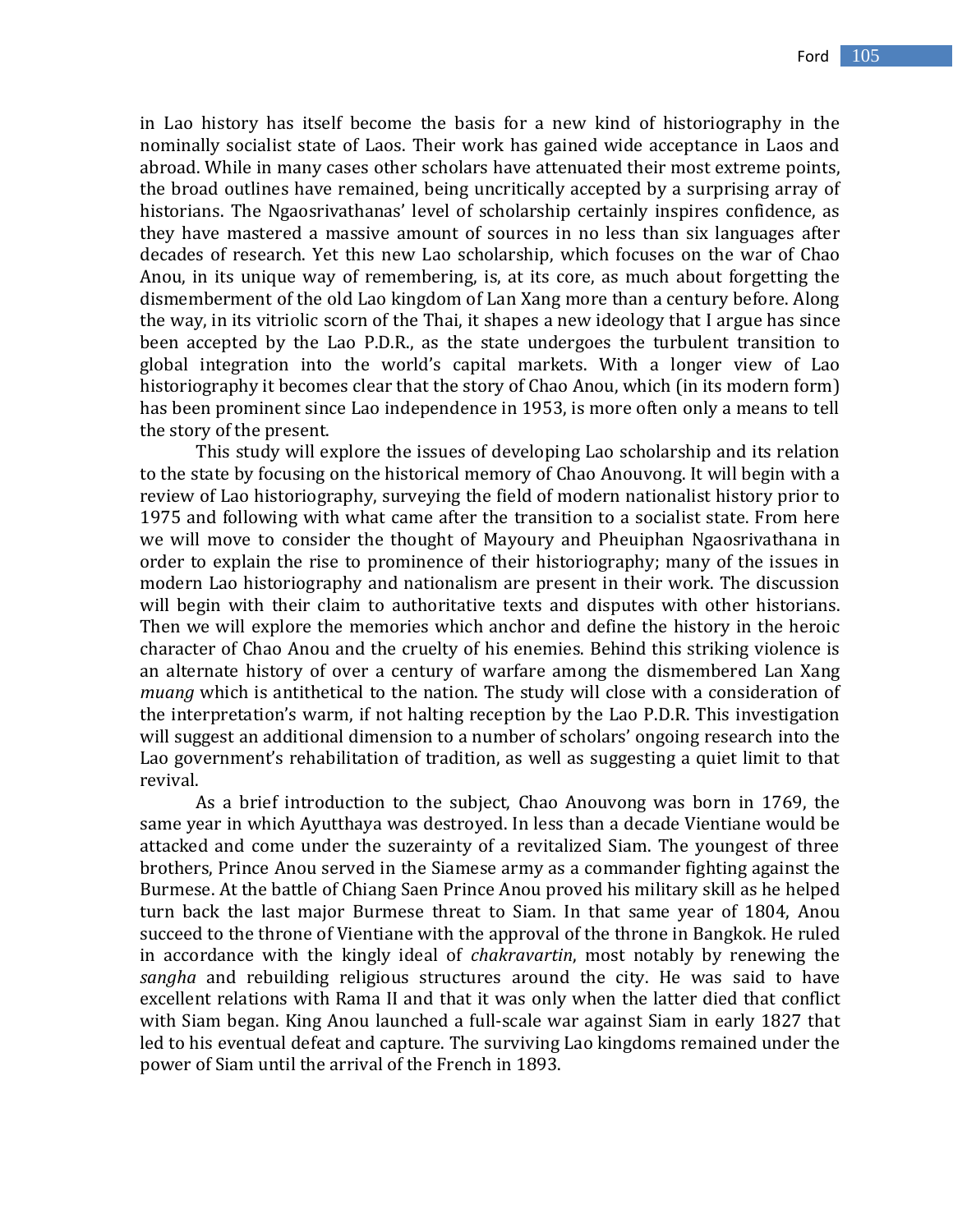#### **Modern Lao Historiography**

 $\overline{a}$ 

Before 1975, in the chaos of civil war less than five history books were published. <sup>6</sup> Dependent as the Royal Lao Government was on uninformed French teachers, no school curriculum was ever developed for teaching Lao history. <sup>7</sup> Given these grim circumstances, Bernard Gay has characterized the elite of the period, not to say the masses, as showing "only slight interest in the study of history."<sup>8</sup> This may be a result of the legacy of French colonial historians, who, as opposed to their special interest in Khmer history, saw Lao history as one of division and disorder. This claim on the Lao was incidentally the basis of French protectorate status. <sup>9</sup> Yet an early effort to alter this prejudice came shortly after independence with the publication of the scholarly volume *La Royaume du Laos*. The former Prime Minister Katay Don Sasorith's contribution offered a study of Lao history as a remedy to the anonymity imposed by the French. Rather he found evidence of a Lao kingdom with a long and glorious history which in sum was greater than its times of uncertainty:

[A]lthough Lan Xang was divided up at certain periods of its history into several distinct Kingdoms, it never ceased to be unanimously considered, in the eyes at least of its populations, as forming in its entirety one single and same geographical moral entity, if not a political one.<sup>10</sup>

In his inclusion of the nation as an analytical category, Katay wrote of the monarchy, patriarchy and a single ethnic identity as essential aspects. Few scholars to come after him would escape this act of selective memory. Yet, in many ways the individual who has cast his shadow longest over the historical writing of Laos has been the Isan-born scholar Maha Sila Viravong. His masterwork the *History of Laos*, first published in 1955, has been translated and updated many times; it was republished as recently as 2001. By default the study was not made obsolete until well into the socialist period.<sup>11</sup> The story of Chao Anouvong formed the conclusion of the work, which did not include the colonial era.<sup>12</sup> Sila's *History of Laos* presents Chao Anou as the tragic hero of Lao nationalism as

<sup>6</sup> Mayoury Ngaosrivathana and Pheuiphan Ngaosrivathana, "Lao Historiography and Historians: Case Study of the War between Bangkok and the Lao in 1827," *Journal of Southeast Asian Studies* 20, no. 1 (1989) p. 12-14, (hereafter cited as *LHH*).

<sup>7</sup> Bernard Gay, "Millenarian Movements in Laos, 1895-1936: Depictions by Modern Lao Historians," in *Breaking New Ground in Lao History: Essays on the Seventh to the Twentieth Centuries,* ed. Mayoury Ngaosrivathana and Kennon Breazeale (Chiang Mai: Silkworm Books, 2002) p. 281.

<sup>&</sup>lt;sup>8</sup> Ibid. By this Gay is referring to western-style histories. There is no study of local history production, yet manuscripts continued to be copied well into the mid-20<sup>th</sup> century.

<sup>9</sup> Martin Stuart-Fox, "The Challenge for Lao Historiography," *Southeast Asia Research* 14, no. 3, (2006) p. 347.

<sup>10</sup> Katay Don Sasorith, "Historical Aspects of Laos," in *Kingdom of Laos* ed. Rene de Berval (Saigon: France-Asie, 1959) p. 28. This originally appeared as a special issue in French in 1956, but was translated into English three years later.

<sup>&</sup>lt;sup>11</sup> The reviewers have noted their own archival research in Luang Phrabang has yielded some manuscripts specifically written about Chao Anou by local historians which may indicate a wider interest hitherto unknown.

 $12$  This discussion refers to his original edition, but he continued to update and amend the work every few years. In later editions, Sila advanced the history up to 1946.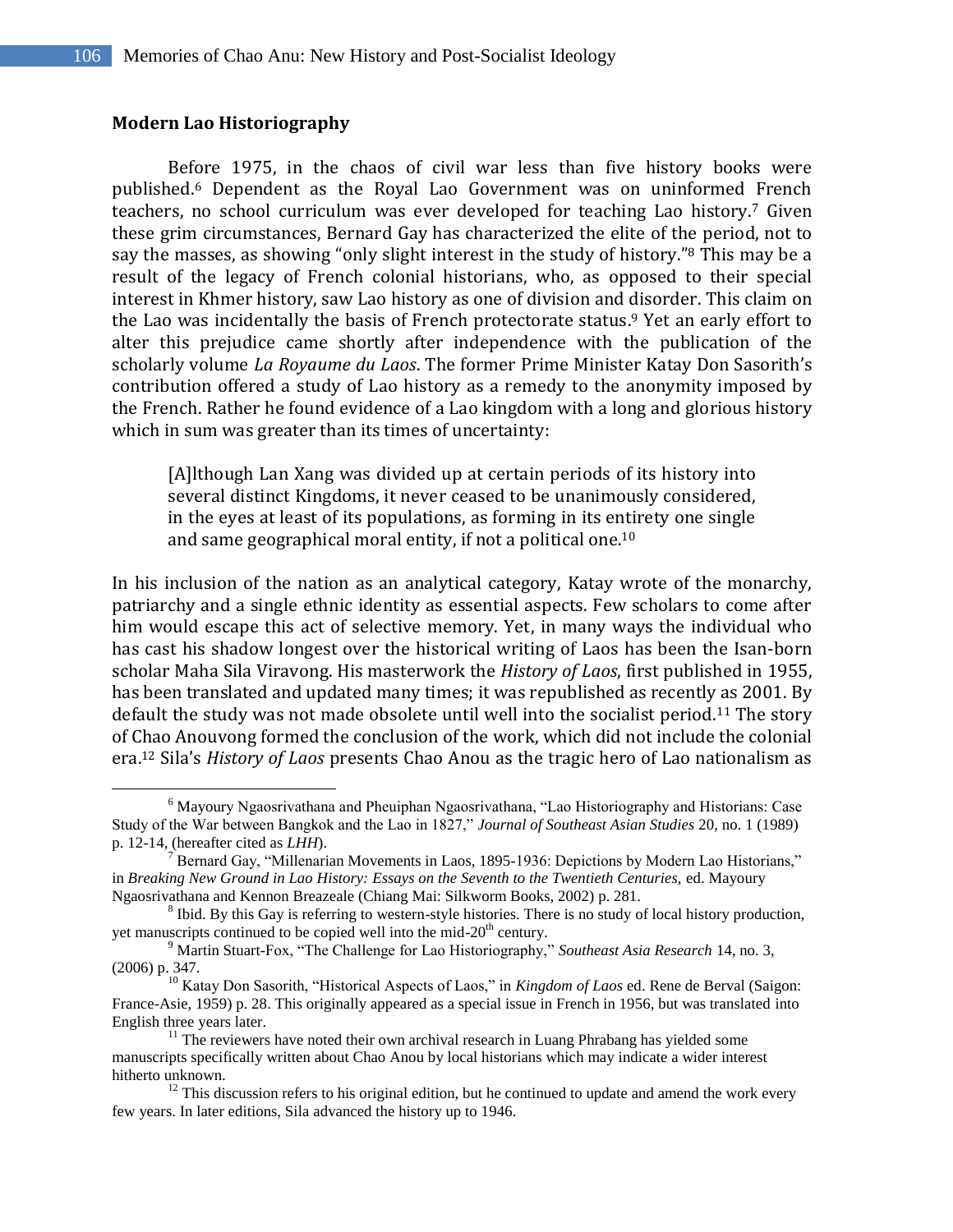he struggles for "national liberation." <sup>13</sup> However, because Chao Anou is ostensibly the hero in this story, he is also blamed for a number of critical mistakes, such as allowing the betrayal of the Lao *Oupharat*, Chao Titsa, and the resistance of the famed Grandma Mo. <sup>14</sup> Other Lao military commanders actually seem more heroic in comparison, such as Phraya Narind who fought valiantly, killed the enemy commander and refused to surrender, preferring death to subservience.<sup>15</sup> The Lao failed to achieve victory as unity was sorely missing; Luang Phrabang, Nan, Phrae, Chiang Mai and Lampang sent nearly 20,000 troops – although they did not assist the Siamese effectively.<sup>16</sup> Chao Ratsavong was betrayed by the elite families of Champassak as they closed the city gates and then hunted him down.<sup>17</sup>

Perhaps the most significant point is that the pathos of the work is readily apparent in its vivid depiction of torture of Anou at the hands of Siam and the razing of Vientiane. In the first post-colonial Lao state, the story of Chao Anou was ubiquitous in the few publications available such as a 1971 seminar on Lao history hosted by the Ministry of Education, which included in its proceedings a section on Chao Anou guided by nationalist interpretation. <sup>18</sup> Another volume from 1970 titled *The Most Important Kings of Laos* includes Chao Anou contemplating neutrality.<sup>19</sup>

In the revolutionary zones of Laos prior to 1975, the Pathet Lao had a historical consciousness almost entirely devoted to the struggle for independence. Thus, they primarily issued pamphlets which chronicled the efforts of the Party to liberate the country. <sup>20</sup> After the revolutionary government was installed in 1975, the history of insurrection remained a favorite subject. However, at the same time, new obligations of the state redefined the idea of the past; the history of a state cannot be solely concerned with the story of revolt.<sup>21</sup> Consequently, since 1975 the Lao P.D.R. has attempted to formulate a synthesis of all Lao history. In his 1980 book *La Revolution Lao,* Kaysone Phoumvihane provides a crucial link between the history of Lan Xang and the intrinsic values of uprisings and resistance to foreign domination:

[S]ince the XVIII century, the feudal system declined, our divided country was invaded and dominated by the feudal Siamese. But our people strengthened their unity and never stopped fighting with courage. The most splendid struggle was the uprising of the whole country under the leadership of our national hero Tiao Anouvong (1827-1828). While not victorious, the insurrection has however written glorious pages in our

 $\overline{a}$ 

 $20$  Gay, p. 281; LHH, p. 14.

<sup>13</sup> Maha Sila Viravong, *The History of Laos* (New York: Paragon Book Reprint Corp., 1964) p. 115.

 $14$  Ibid, 117-118. Her husband is said to play a large role as well.

<sup>15</sup> Ibid, p. 120-121.

<sup>16</sup> Ibid, p. 123-125.

<sup>17</sup> Ibid, p. 127.

<sup>18</sup> LHH, p. 14.

<sup>19</sup> Grant Evans, "Different Paths: Lao Historiography in Historical Perspective," in *Contesting Visions of the Lao Past: Lao History at the Crossroads* ed. Christopher Goscha and Soren Ivarsson (Copenhagen: Nordic Institute of Asian Studies, 2003)

<sup>&</sup>lt;sup>21</sup> Thus Mayoury and Pheuiphan significantly order the phases of the Lao revolution as firstly the "millennial leap," followed by the "nationalist phase," and then *finally* the "communist phase." LHH, p. 15.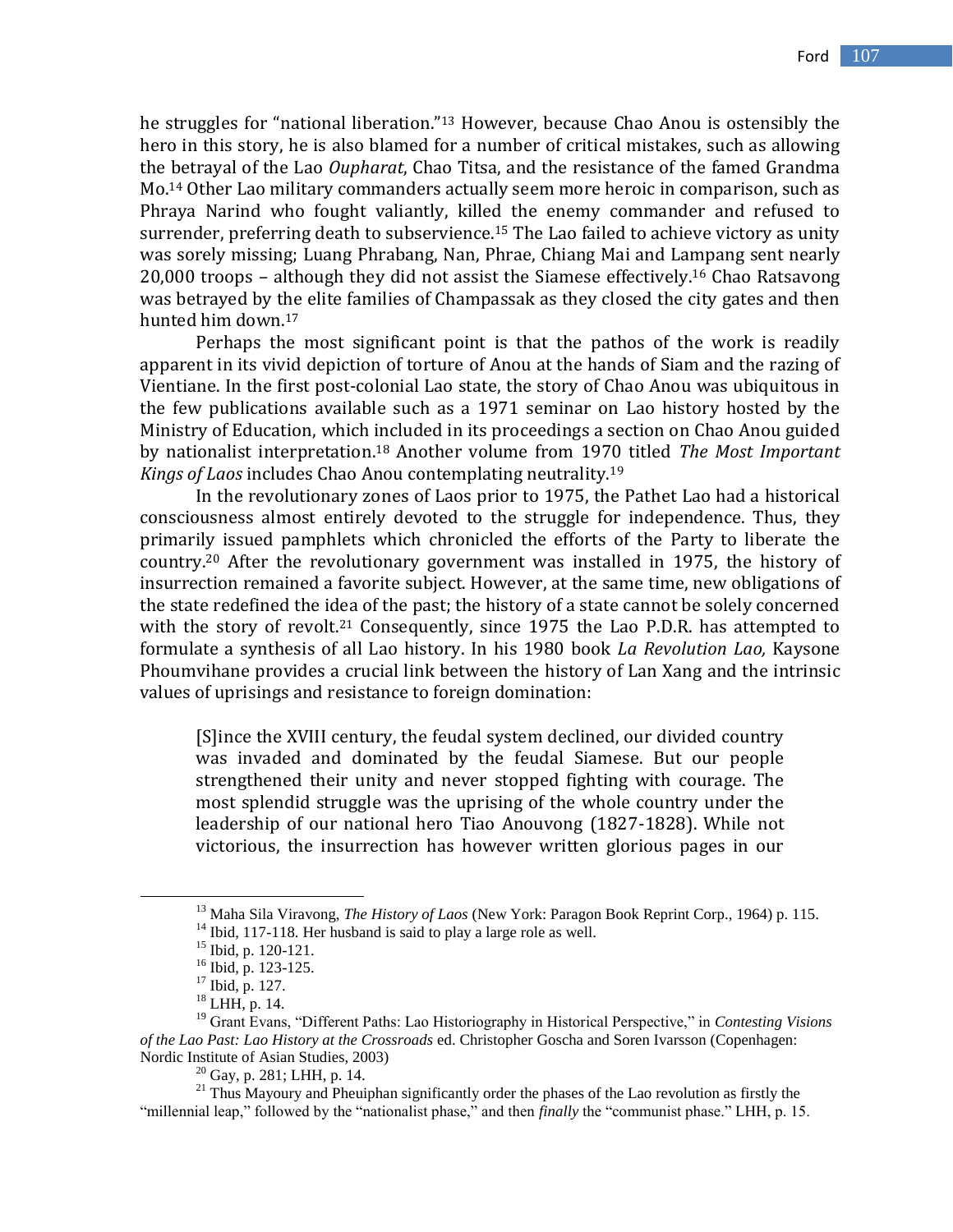national defense and its heroic and indomitable spirit transmitted to this day among the people.<sup>22</sup>

However, in the production of an official history, the Lao P.D.R. has dealt with this feudal period in history with far more difficulty. A nine volume history was circulated in 1980 by a member of the former regime, Maha Kham Champakeomany. It was left "unfinished" and has never been released.<sup>23</sup> In the many drafts, reviews and revisions, the National Institute for Social Sciences in Laos demonstrated a distinct sense of uncertainty.<sup>24</sup> This is a crucial period that will be returned to in detail in the last section. Eventually, in 1989 the Ministry of Education and Sport did release a history which began only with the arrival of the French. <sup>25</sup> The release of the volume treating precolonial history would only appear over a decade later in the year 2000. <sup>26</sup> Bruce Lockhart's careful analysis of this edition begins by noting a new appreciation for the pre-colonial period's significance as it now accorded forty percent of the text.<sup>27</sup> What is immediately apparent in this edition of the text is the eschewing of Marxist analysis in order to validate the Lan Xang kingdom: there is no Marxist periodization (instead the history is pushed as far back as possible) or detailing of the kingdom's exploitation of its subjects.<sup>28</sup> Instead of Marxism, the history has been overtaken by a brand of cultural nationalism and a society driven by economics, which is entirely comprehensible to a reading public in the age of globalization. Thus, the key factors of Lao history in this new edition are comprised of Lao culture, the struggle against foreign domination and a political unity which engendered economic prosperity.<sup>29</sup> The clear purpose here is to create a genealogy which stresses the Party's role as the successor to the heroic kings of the ages. <sup>30</sup> The Lao P.D.R.'s new appreciation for antiquity is not without its uses, as such an appeal to the past effectively serves to stabilize the present social order. In order to account for this dramatic shift in approach to the history of Lan Xang, which occurred between the failure to produce such a history in 1989 and its release eleven years later, we must consider the scholarship of two researchers, Mayoury and Pheuiphan Ngaosrivathana.

 $22$  Ouoted in LHH, p.12.

 $^{23}$  Ibid, p.14. The reviewers have suggested that Maha Kham Champakeomany continued to work and translate many ancient manuscripts; however, this does not alter the Nation Institute for Social Science"s reticence approach to ever publishing his history. An interesting continuity is that Souneth Phothisane was a student of Maha Kham Champakeomany.

 $^{24}$  The 1980 draft was 798 pages; the 1989 draft was cut down to 377 pages; the final version came to roughly 500 pages in 2000, see LHH, p. 14.

<sup>25</sup> Souneth Phothisane et. al, *Lao History: 1893 to the Present* (Vientiane: Ministry of Education and Sport, 1989).

<sup>26</sup> Souneth Phothisane and Nousai Phoummachan, *Lao History (Ancient Times to the Present)*  (Vientiane: Ministry of Information and Culture, 2000).

<sup>27</sup> Bruce Lockhart, "Pavatsat Lao: Constructing a National Identity," *South East Asian Research* 14, no. 3, (2006) p. 362.

<sup>28</sup> Ibid, p. 364, 385.

<sup>29</sup> Ibid, p. 367, 374.

<sup>&</sup>lt;sup>30</sup> Ibid, p. 386. This would explain the Lao P.D.R.'s recent valorizing of four heroic kings of Lan Xang: Fa Ngum, Setthathirat, Surinyavongsa, and Anouvong, see Souneth Phothisane, *King Anouvong's Heroic Battle,* (Vientiane: National University of Laos, 2002) p. 9.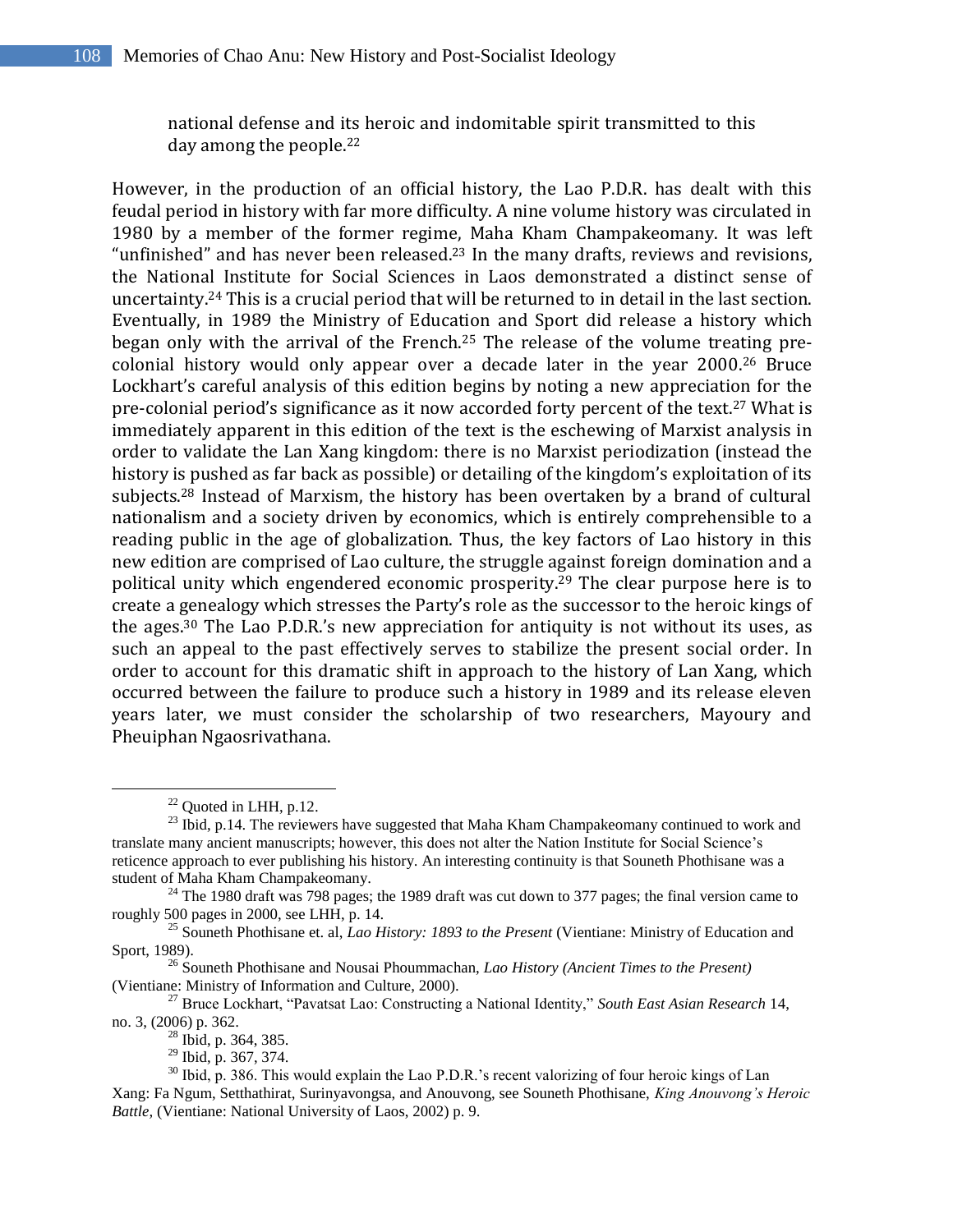#### **The Thought of Mayoury and Pheuiphan Ngaosrivathana**

In certain ways the field of Lao historiography was over-turned with the publication in 1988 of Mayoury and Pheuiphan's work *Chao Anou 1767-1829: Old Story, New Problems*. <sup>31</sup> In his review, Michael Vickery positively rated the work as "a new current of interpretation." <sup>32</sup> This was echoed ten years later in David Wyatt's assessment, which described how the work "completely opened up a field of historical study that previously had been closed." <sup>33</sup> According to the authors, a year before their work was published, they were invited to give a seven hour talk to an audience of Lao historians, who thereafter believed that they "would have to revise all their opinions in the field." <sup>34</sup> Moreover, at 160 pages, the 1988 book was one of the first major historical publications of the new government.<sup>35</sup> But it was also consciously seeking a break with previous historical interpretation, or in their words: "We Lao researchers are only beginning our recovery of the historical truth." 36

In a discussion of the reception of their research, the Ngaosrivathanas noted that Maha Sila Viravong's work was still seen as stubbornly influential in the late 1980s since "other Lao have difficultly questioning the traditional analysis."<sup>37</sup> They criticized the work of Sila Viravong as having "indigenized" the Thai scholars' account of Anou and accepting the "orthodoxy [sic] Thai version," which they equated to importing a flawed model.<sup>38</sup> Later, they wrote in a more neutral tone, about mid-twentieth century Lao scholarship (an ambiguous reference to Sila), which "reshaped and diminished the figure of Chao Anou in an attempt to bring Lao history in line with the Thai version."<sup>39</sup> While they clearly wanted to bring about new views on Lao history they were also curiously linked to their predecessors as well:

It is interesting to notice that before his death one year ago, Maha Sila Viravong told us that things did not happen in the fashion of the scenario he put forward in his "Lao history", and in a worthy endeavour, he succeeded in producing a new draft of his "Lao history", among the other masterpieces which this respected veteran historian has penned.<sup>40</sup>

With the above comment, the Ngaosrivathanas simultaneously cleared away the old analysis of Anou, which proved so intractable, while at the same time preserving the

 $31$  This was published on the  $160<sup>th</sup>$  anniversary of Chao Anou's death.

<sup>32</sup> Michael Vickery, "Review," *Journal of Southeast Asian Studies,* 21, no. 2 (1990), p. 443.

<sup>&</sup>lt;sup>33</sup> Paths, p. 9. Wyatt oversaw the publication of this work for Cornell. In his preface to the book he noted some weaknesses, which he ultimately believed were outweighed by the positives.

<sup>&</sup>lt;sup>34</sup> VSM, p. 42. In a long footnote here the authors' describe their works' reception in Laos during a presentation they gave to a number of Lao intellectuals.

 $35$  Mayoury and Pheuiphan Ngaosrivathana personal communication to the author,  $4/25/10$ .

<sup>&</sup>lt;sup>36</sup> Mayoury Ngaosrivathana and Pheuiphan Ngaosrivathana, "160 Years Ago: Lao Chronicles and Annals on Siam and the Lao," in *Proceedings of the International Conference on Thai Studies,* vol. 3, part 2, complied by Ann Buller (Canberra: Australian National University, 1987) p. 476, (hereafter cited as *160 Years*).

 $37$  LHH, p. 12.

 $38 \overline{\text{Ibid, p. 13-14.}}$ 

<sup>39</sup> Paths, p. 29.

 $^{40}$  LHH, p. 13, fn. 75.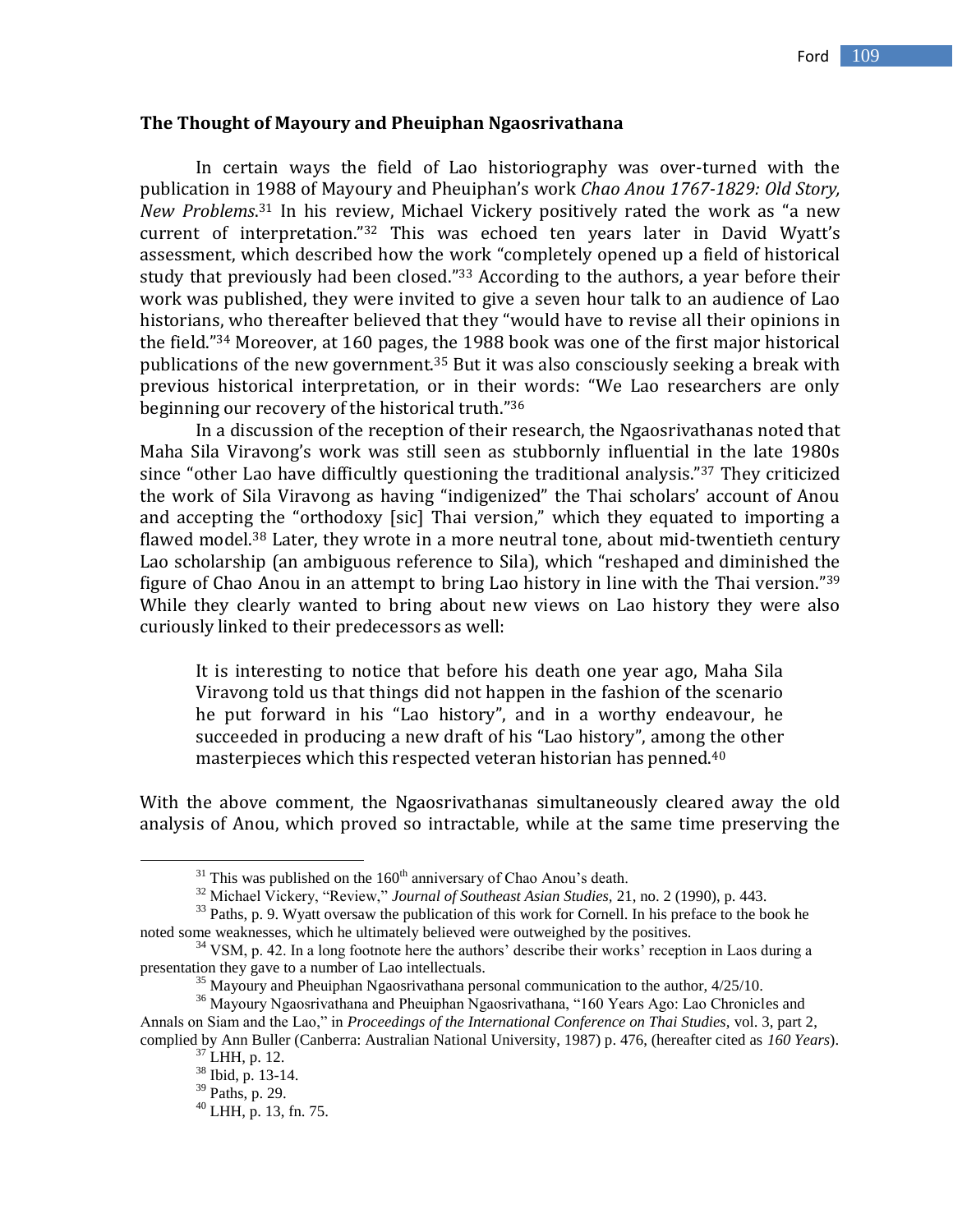revered figure of Maha Sila Viravong. By doing so, paradoxically, they perhaps even made a claim to take up his mantle.

In order to appreciate the Ngaosrivathanas' historical work it bears knowing a brief biographical background. Prior to 1975 they studied law in France. As has been mentioned they worked for the Ministry of Foreign Affairs during the Royal Lao Government period and after leaving the country for a time they returned to again take up their post in the spirit of patriotism. In the late 1960s and early 1970s the authors were part a small intellectual elite living in Laos who had been educated abroad. They had been exposed to the radicalism at Universities in France at the time.

The *oeuvre* of the Ngaosrivathanas has grown voluminously in the last two decades, with seventeen articles, conference papers and books in English alone.<sup>41</sup> The writing is marked by an overt nationalism and a normal historical mode of analysis, consisting of a twin concern for antiquarianism and "how it really happened," that subsequently reveals their preponderance for the reading and use of sources.<sup>42</sup> In the major works the use of sources is always the *a priori* issue. The voice of the document is seen as natural by the Ngaosrivathanas as they "allow the documents, the archives, and the testimonies to speak for themselves." <sup>43</sup> Deeply embedded in this methodology is a special concern for authoritative texts. Their publication in 2001 of a two volume translation of Vietnamese source material is exemplary as its significance lies in a presentation free of interpretations or rewriting, preferring instead to provide the reader with "plain, hard facts, and raw data." <sup>44</sup> Letting the document speak purportedly offered a window into the individual's "frame of thinking, their emotions and their innermost thoughts." <sup>45</sup> Their fidelity to the truth of the text may be shown by Thai documents which they charged as forgeries, having been "doctored." <sup>46</sup> Moreover, their impulses are mirrored in current ongoing efforts by the National University of Laos to produce a series of authoritative texts concerning "Traditional Lao Literature during the late Lan Sang period." <sup>47</sup> This has included the "San Lupphasun" (an enigmatic poem said to be written by Chao Anou), the "Kap Muang Phuan" and the "Pheun Viang" a document that "reflects real historical events and displays real characters." <sup>48</sup> The latter is a text which is carefully informed by the division between figural and literal genres as it stresses that it should not be confused with a legendary version and claims the author had "witnessed most of the events that he described."<sup>49</sup> The Ngaosrivathanas' efforts therefore stand as path-breaking work that exemplifies cutting-edge methods for Lao historians.

Along with a claim to new found authority, the Ngaosrivathanas have been involved in a number of disputes with other historians. Not only did they take issue

<sup>&</sup>lt;sup>41</sup> Much but not all of the Ngaosrivathanas' work is listed in their bibliography of their *Paths to Conflagration*.

 $42$  Paths, p. 14.

<sup>43</sup> Ibid, p. 15.

<sup>44</sup> VSM, p. 17.

<sup>45</sup> Ibid, p. 19.

<sup>46</sup> Ibid, p. 18.

 $47$  Department of Lao Language and Literature, The Legend of Vientiane in the Time of Chao Anou (Vientiane: National University of Laos, 2004) p. iii.

 $48$  Ibid.

 $^{49}$  Ibid.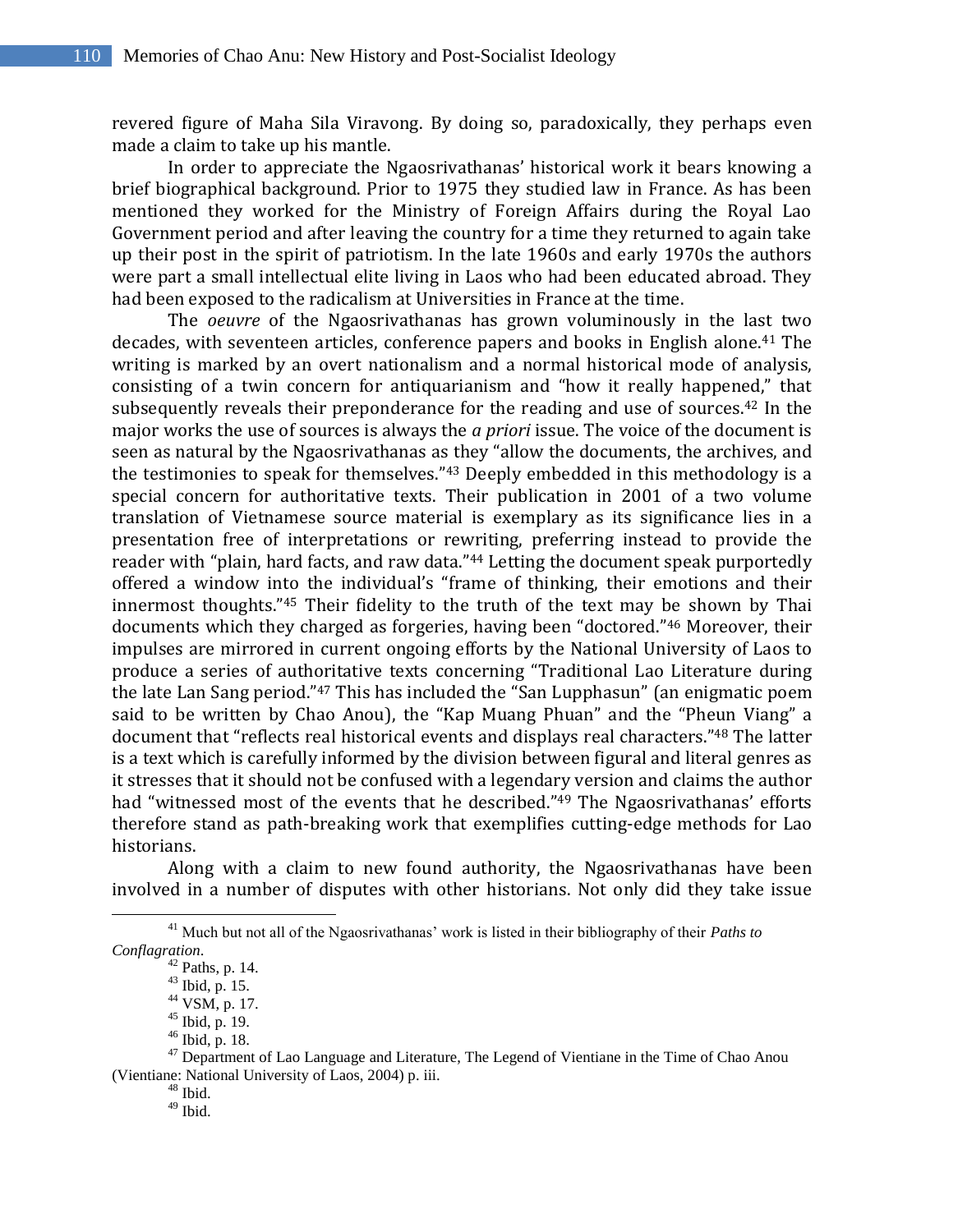with Maha Sila Viravong but other Lao views of the past as well. Thus they saw their later work as a contribution "to the quiet efforts of *Lao* and Thai to get their facts straight." <sup>50</sup> In particular, the Ngaosrivathanas' account of the role of foreign powers, such as the British and the Vietnamese, has not been accepted by other Lao scholars such as Souneth Photihsane and Phoummachan, authors of the most recent edition of the *Pavasat Lao*. The politicization of the history of Laos' foreign relations is clear as a result. Writing in 1989, the Ngaosrivathanas note another opponent in the government of the Lao P.D.R.:

For the current vice-Minister of Culture, the Siamese invasion of Laos in 1827 was master-minded by the British, and Chao Anou was going to Bangkok to help Rama III against the expansion of capitalism.<sup>51</sup>

The evidence for the vice-minister's analysis relied on the tactic Chao Anou utilized to move his army within three days of Bangkok without alarming the Thai, by falsely warning of impending British attack. Yet the vice-minister took this event further, and his interpretation of an anti-capital vein in the conflict undoubtedly resulted from the Party's orthodox historiography on foreign intervention. The Ngaosrivathanas' own interpretation of Britain's role during the war is far different. They suggest the British were a possible friend of Chao Anou which has not been accepted over this other reading in the official history, the *Pavasat Lao*. <sup>52</sup> More significant may be the role the Ngaosrivathanas assign to the Vietnamese during the 1827 war. Although the royal brothers Nanthasen (r. 1782-1795), Inthavong (r. 1795-1804) and Anouvong (r. 1804- 1828) all tried to establish a close alliance with the Vietnamese, in the end the latter proved fickle allies for the Lao, in the Ngaosrivathanas' account, as the Vietnamese court "showed that it would refuse to act in accord with or assist any challenges to the established order, for such challenges had been prohibited by heaven." <sup>53</sup> Rather, the Vietnamese "Mother" addressed Anou as a disobedient child who should ask for forgiveness from the Siamese "Father." At the moment of war, however, the Vietnamese were suggested to have gone even further as direct sponsors of Lao destruction, for the Ngaosrivathanas record a French explorer's claim that Siam "undertook their invasion only after clinching a preliminary accord with the court of Hue." <sup>54</sup> In the *Pavasat Lao,* these views of Vietnam are not present, instead "the Lao and Vietnamese 'peoples' enjoyed ties of mutual affection." 55

In a 2001 speech, Mayoury Ngaosrivathana described the problem with the history of Chao Anou as being, at root, a problem stemming from the distortions which Thai scholarship has effected on the recorded history. <sup>56</sup> Mayoury argued this point based on the case of the Thai-Isan heroine Grandma Mo, and her role in the war. Instead

<sup>50</sup> Paths, p. 13.

 $^{51}$  LHH, p. 12.

<sup>52</sup> Lockhart, p. 374.

<sup>53</sup> Paths, p. 104.

<sup>&</sup>lt;sup>54</sup> Ibid, p. 106. This may also be an example of an uncritical reading of French accounts by the Ngaosrivathanas who frequently do not take into account the colonial project behind such statements.

<sup>55</sup> Lockhart, p. 373.

<sup>56</sup> These proceedings are presented in Phothisane, *King Anouvong's Heroic Battle,* p. 108-109.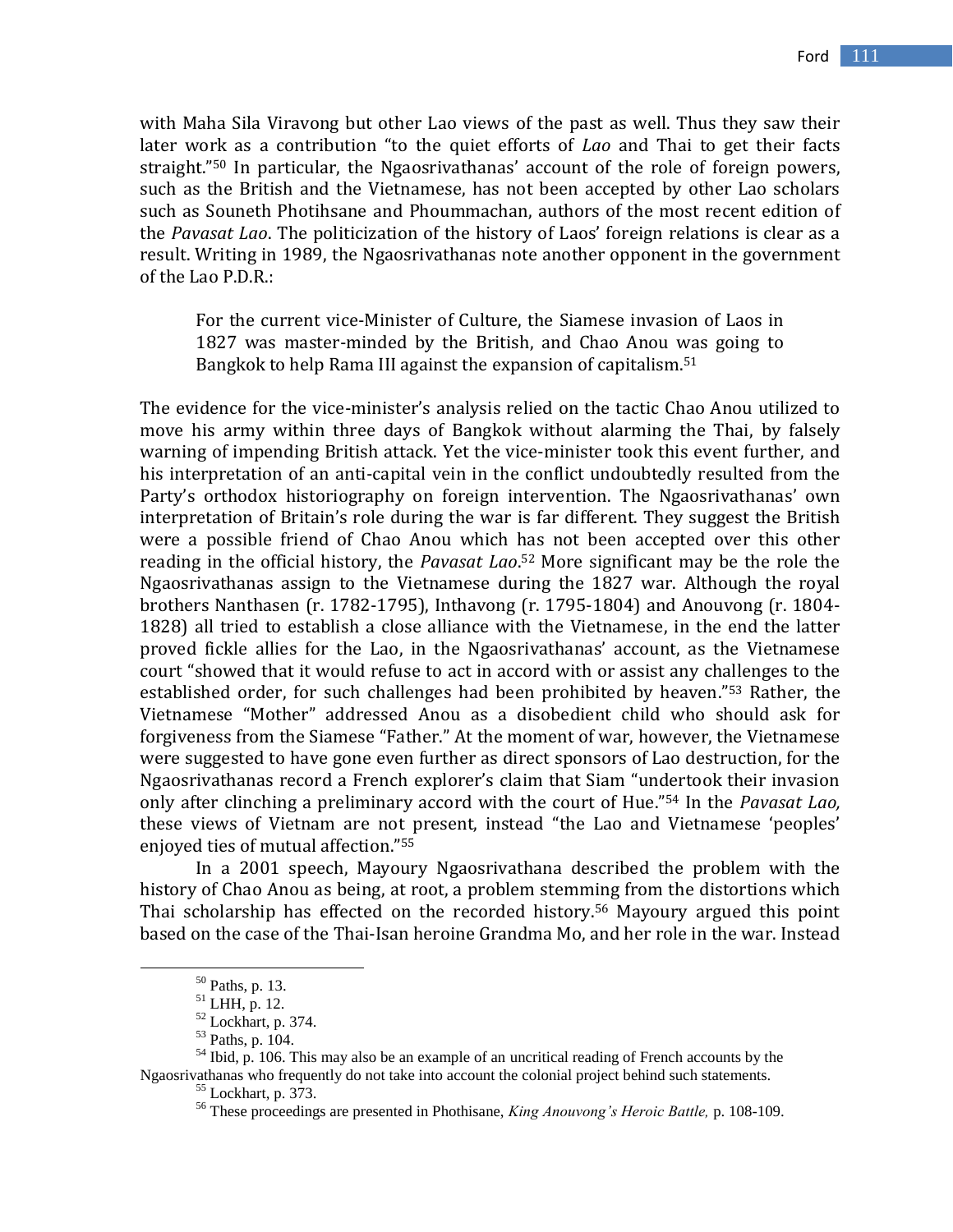of enshrining her as the Thai have done, Mayoury suggested that the history be brought in line with the "truth" and that Grandma Mo be considered only as a mythical figure. At the same time, Mayoury argued that the maltreatment of Anou had been suppressed, especially the details of his horrific torture. The core of the Ngaosrivathanas' work is animated by a desire to correct perceived distortions of Thai scholarship. The autonomy of Lao principalities was one such subject of dispute, as even after the 1827 war, the Ngaosrivathanas accused Thai scholars of thinking these places were "an integral part of Siam." <sup>57</sup> Yet the Thai misunderstanding of Chao Anou as an individual may be the most crucial point of contention. The Ngaosrivathanas note that Rama III "depicted Chao Anou as a symbol of hate. For these rulers, Chao Anou was a rebel, and even worse, a loser…Chao Anou probably appeared like the doddering fool of his entourage." <sup>58</sup> Anou in their eyes became dehumanized by terms that described him as "rubbish" and "sputum." <sup>59</sup> This tendency to question Thai historiography has since become a significant component of analysis for other Lao scholars as well. Thus an article in the authoritative edition of the *Pheun Viang* text disputes the existence of Grandma Mo:

It is interesting to note that – unlike some "purely" Siamese sources – Pheun Viang does not mention Thao Suranari…at all, let alone the role she played…This is a most important observation for historians of the Lao/Siamese war of 1827/1828.<sup>60</sup>

Similarly, the authors disassemble Prince Damrong's analysis of Anou's motivations as nothing more than an effort to disguise Thai failure and exaggerate Lao wickedness.<sup>61</sup> The prominent Lao historian Souneth Phothisane also questions Thai history more generally, calling attention to its hegemonic pretenses in its attempts to subsume Lao history within a sub-category.<sup>62</sup> Yet the ironies of Lao historiography are such that this trend must also ultimately be approached with circumspection even today, for the researchers compiling their authoritative edition of the *Pheun Viang* found that the oldest extant copy was housed in the Thai National Library – they were denied access for reasons that remain unsaid. 63

It is difficult to abridge all of the meaning implied in the person of Chao Anouvong. His descriptions are fused with virtues as diverse as strength, courage, hope, self-sacrifice and a royal pride tempered by unity and common cause with his people. In this way, the historiography of the Ngaosrivathanas is fundamentally a call to remember in a unique way and with special attention to the moral lesson of history. In this study it will be important to ask why certain details are remembered and in what way they mold memory to meet a preconceived ideal. In the work of the

<sup>57</sup> Paths, p. 34.

<sup>58</sup> VSM, p. 19.

<sup>59</sup> Ibid, p. 6.

<sup>60</sup> Department of Lao Language and Literature, p. 231.

 $<sup>61</sup>$  It is important to note that this analysis is based on the English version of the book which was</sup> written by Volker Grabowsky, while the Lao version reflects influences from Maha Sila Viravong.

<sup>62</sup> Phothisane, *King Anouvong's Heroic Battle*, p. 21; see also Lockhart"s analysis, p. 384.  $^{63}$  Department of Lao Language and Literature, p. 232.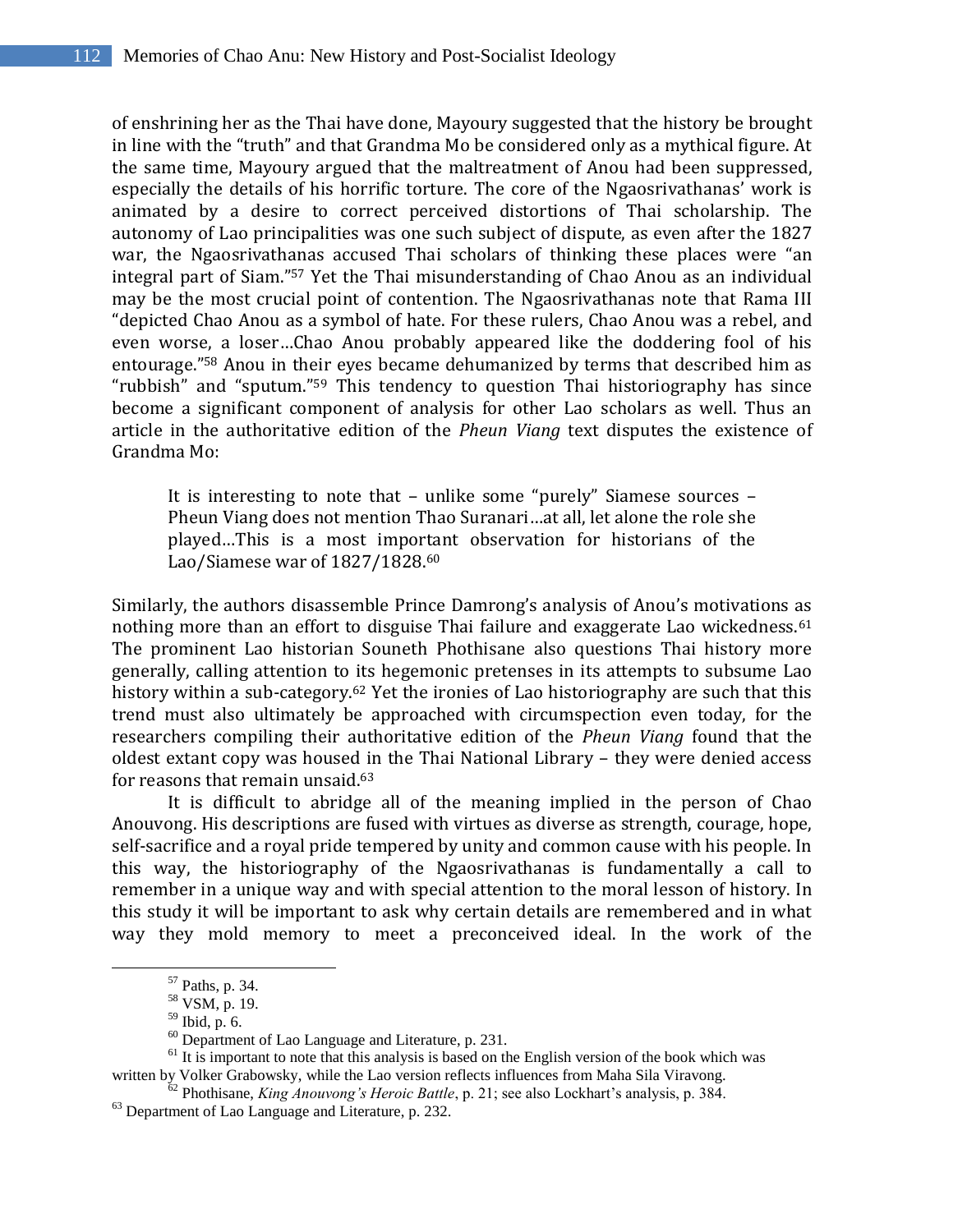Ngaosrivathanas, Chao Anou fights for freedom, justice and the nation. Thus, Chao Anou and his brothers Nanthasen and Inthavong are characterized as always subtly resisting Bangkok, even as they appear to be fulfilling the role of a tributary; as such their teleological struggle overshadows everything else about their lives. <sup>64</sup> Given this view, the Ngaosrivathanas happily recite the words of Rama III's great grandson, who accuses Chao Anou of "planning from the first to free his country from T'ai control." <sup>65</sup> It is this spirit of freedom and "will to assert independence" that is seen as the root cause of the war. <sup>66</sup> Yet this mentality was not just found among the royals – all the Lao were said to be fighting for the cause of independence:

In the face of such threats, the Lao could not but rise up to save their identity, their nationality, and to recover their liberty lost in 1778. They faced losing everything by the total "siamicisation", the "provincialisation" of Muong Lao…the insurrection that followed was an "insurrection of the Lao", not the "revolt of Chao Anou"<sup>67</sup>

Underlying the Ngaosrivathanas' retelling of Anou's war as a popular war is a deeplyseeded contradiction between the royal past and the current regime. They present Chao Anou's cause in a unique fashion, describing this pan-Lao movement as having emerged from the search for justice and restitution from Siam for unfair treatment. Chao Anou's war was framed in terms of his demands, which included the return of the Emerald Buddha, the repatriation of Lao people and restitutions for the various affronts he and his son Chao Ratsavong suffered at the hands of the Bangkok elite:

During his visit to the king (Bangkok), several great Thai lords, by their words and their behavior, had boundlessly insulted Chao Anou. And the princes…had plotted to humiliate and to exploit Chao Anou for the simple reason that he was Lao. Chao Anou who, for his part, considered himself a true offspring of the Lao king was therefore hurt by these personages whose nobility and age had no match with his own.<sup>68</sup>

It is noteworthy that this sense of inferiority in Lao-Thai relations is a feeling which continues to the present and so would be immediately identifiable to the audience. Chao Anou was said to consider stepping down from his position of superiority in society as he willingly offered to the Luang Phrabang king his abdication in order to unite the Lao.<sup>69</sup> In this act of homage to the nation the distant king also becomes someone to identify with for the audience. But the theme of unity runs deeper than just the hierarchical orders of the supreme leader. The Lao recruits who rallied to Chao Anou's banner made up diverse cross-sections of society that formed a cohesive identity in

<sup>64</sup> LHH, p. 5; for Nanthasen see Paths, p. 104.

<sup>65</sup> VSM, p. 5.

<sup>66</sup> 160 Years, p. 470; see also LHH, p. 7.

 $67$  LHH, p. 5.

<sup>68</sup> 160 Years, p. 472.

 $^{69}$  LHH, p. 10.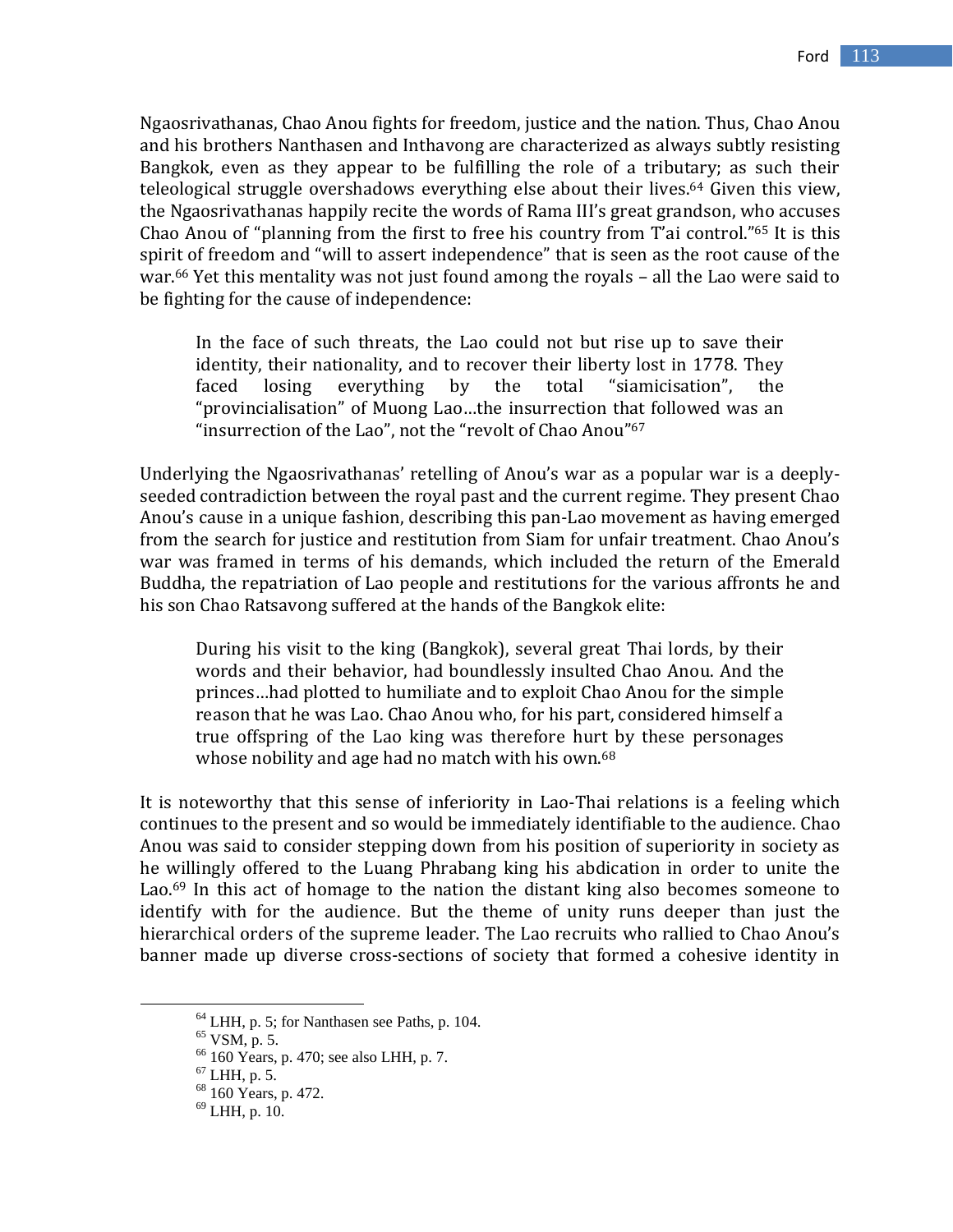battle as they were "struck down together with their generals."70 Even military operations are seen by the Ngaosrivathanas as turning on this difference:

The evacuation of the Khorat Plateau was accomplished ruthlessly. Lao soldiers bluntly asked, "Lao or Thai?" to determine whether inhabitants would live or die. They executed all Thai commoners summarily, while high-ranking Thai officials – totaling forty-two persons – were taken prisoner and beheaded on Don Chan Island opposite Vientiane. The remaining local elites…were asked one additional question: Would they relocate themselves to Vientiane or not? All recalcitrants were treated as Siamese; in short, they were killed.<sup>71</sup>

In this account, the war is brought to each individual person as they are categorized to create a macabre ethnic tally. Consequently, this nascent identity took on metaphysical conditions, as a "quasi-mystical attachment of the Lao to their native land" is said to have remained after the searing events of the war. <sup>72</sup> Thus the Ngaosrivathanas quote an old Lao maxim: "the fruit won't fall far from the tree." <sup>73</sup> Their examples come from what they consider a deep folk under-current of memory and resistance to the Thai, such as a prisoner's song which describes his being taken to Bangkok as a fall to hell and the injustices suffered there. <sup>74</sup> Yet if Maha Sila Viravong's account "diminished" Anou by pointing out his mistakes and recording other Lao heroes who performed more ably or acted more nobly, then the Ngaosrivathanas may equally be accused of their own decentering of Chao Anou's place in history by their inclusion of a role for all social-classes in the war, which would be anachronistic to the period. At the time the Ngaosrivathanas wrote, they found the struggles of a monarchical ruler to be less compelling than a general insurrection led by the people, who struggled against foreign domination. The innovation of the Ngaosrivathanas' work was to overlay on top of the intrinsically royal qualities of Chao Anou another story in which all the Lao are marked by a sense of unity and duty among them to work together toward a common goal and the conceit that each is bounded together by a shared Lao-ness.

The other side of this unique case of remembrance is found in the Ngaosrivathanas' construction of the Siamese. If the Lao are virtuous and noble in their struggles, then the Thai are depicted as always intending evil, and nothing they do is interpreted as beneficent, much less neutral or accidental. As a result, the carefully formulated policies which the Ngaosrivathanas explore in depth to prove this – the "swallowing of Laos" by tattooing Lao with marks of service to the Thai in Isan, the Governor of Khorat's crooked initiatives or the importation of guns from the British – are juxtaposed with Bangkok's outright desire, which "has always found it in its national interest to annex the whole of Laos." <sup>75</sup> The war itself has been suggested to be an elaborate plot unfolded by the Thai to lure the Lao to their defeat, an "engineered

<sup>70</sup> LHH, p. 12.

<sup>71</sup> Paths, p. 157.

<sup>72</sup> LHH, p. 12.

 $73$  Ibid.

 $^{74}$  Ibid, p. 8, 11-12; this story is also repeated in Paths, p. 21 and 160 Years, p. 473.

<sup>75</sup> Paths, p. 78.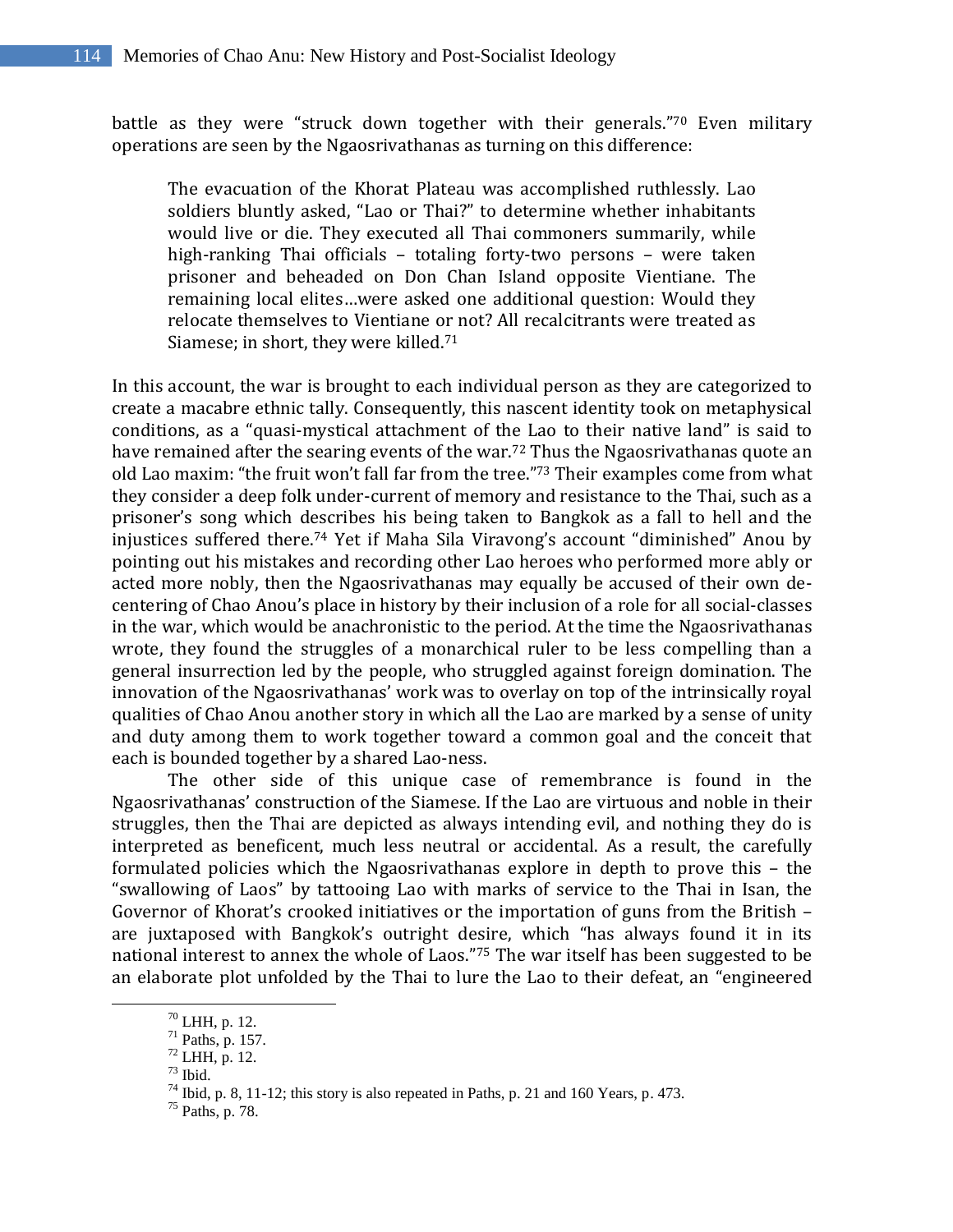outrage." <sup>76</sup> Underneath this aggressive duplicity lies a psychopathology attributed to the Thai royalty. The kings were said to adore portraits of Napoleon. They were driven by a fundamental lack, a psychological need to expand, to succeed, and to amass large sums of merit in order to assure their position as *cakravatin/dhamma-raja*. Taksin and Rama I were both usurpers to the throne while Rama III's "royal right encountered constant challenges." <sup>77</sup> The "paranoia" of the court at Bangkok then seized on the Lao who were seen as being "as dangerous as Burma" or Britain and consequently, they were deemed "a foe to be wiped out at the first opportunity." <sup>78</sup> This aggression took on cultural significance as regarding their wayward younger Lao brothers, the "Bangkok elite never doubted its manifest destiny, its *mission civilisatrice*." <sup>79</sup> This translated into the horrible violence of the early Chakri era: "Everywhere and always, it was by the sword and the gun that this strongman succeeded."<sup>80</sup> The pathos of the work is encapsulated perfectly in the tragedy at its core: the torture of Chao Anou and the destruction of Vientiane. In their descriptions of the torture suffered by Anou, the Ngaosrivathanas quote in minute detail the circumstances of his death:

Chao Anou had his "eyes put out by the application of searingirons…without food, with no protection from the fierce sultry heat at the noontide sun, with his brains racking and burning, and suffering from the acutest agonies that thirst can impart." 81

This excerpt is, by far, the shortest version of the torture accounts that they include. As a result, it is clear that the authors intend for the reader to relive the details of Chao Anou's agony, witness every act and empathize with his suffering. The same can be said of the pillaging of the city, which was ordered by Rama III to face a similar fate, as he commanded his army "to return Vientiane to the wild animals and to leave nothing behind but weeds and water."<sup>82</sup> This made up the "genocide" or "holocaust" of the Lao, their own fall of Jerusalem or Carthage. <sup>83</sup> But words are not all that the Ngaosrivathanas offer to their audience, for pictures are reproduced in many works – on covers or within the pages – of the image of the ruin of Vientiane. $84$ 

The image of the heroic strength and courage of Chao Anou and the unity among the Lao people determined to fight for freedom – these powerful images over-lay a deeper historical experience cast into silence. The Ngaosrivathanas' demonizing of the Thai engages our ire and antipathy, representing a subtle shifting and refocusing of attention away from over a century of divisive warfare since the tri-partition of the old Lao kingdom of Lan Xang in 1707. Considering this process, the date for which the

 $\overline{a}$ 

<sup>84</sup> See for example, the covers of *Paths to Conflagration*, *The Legend of Vientiane in the Time of Chao Anou*, and *King Anouvong's Heroic Battle*.

<sup>76</sup> Paths, p. 133, 138, 154; also VSM, p. 6, 8.

<sup>77</sup> Paths, p. 35.

<sup>78</sup> VSM, p. 5, 32, fn. 23-25.

 $79$  Paths, p. 21.

<sup>80</sup> Ibid, p. 36.

<sup>81</sup> Ibid, p. 23.

<sup>82</sup> 160 Years, p. 467; Paths, p. 60.

<sup>83</sup> Paths, p. 45, 50, 129; 160 Years, p. 467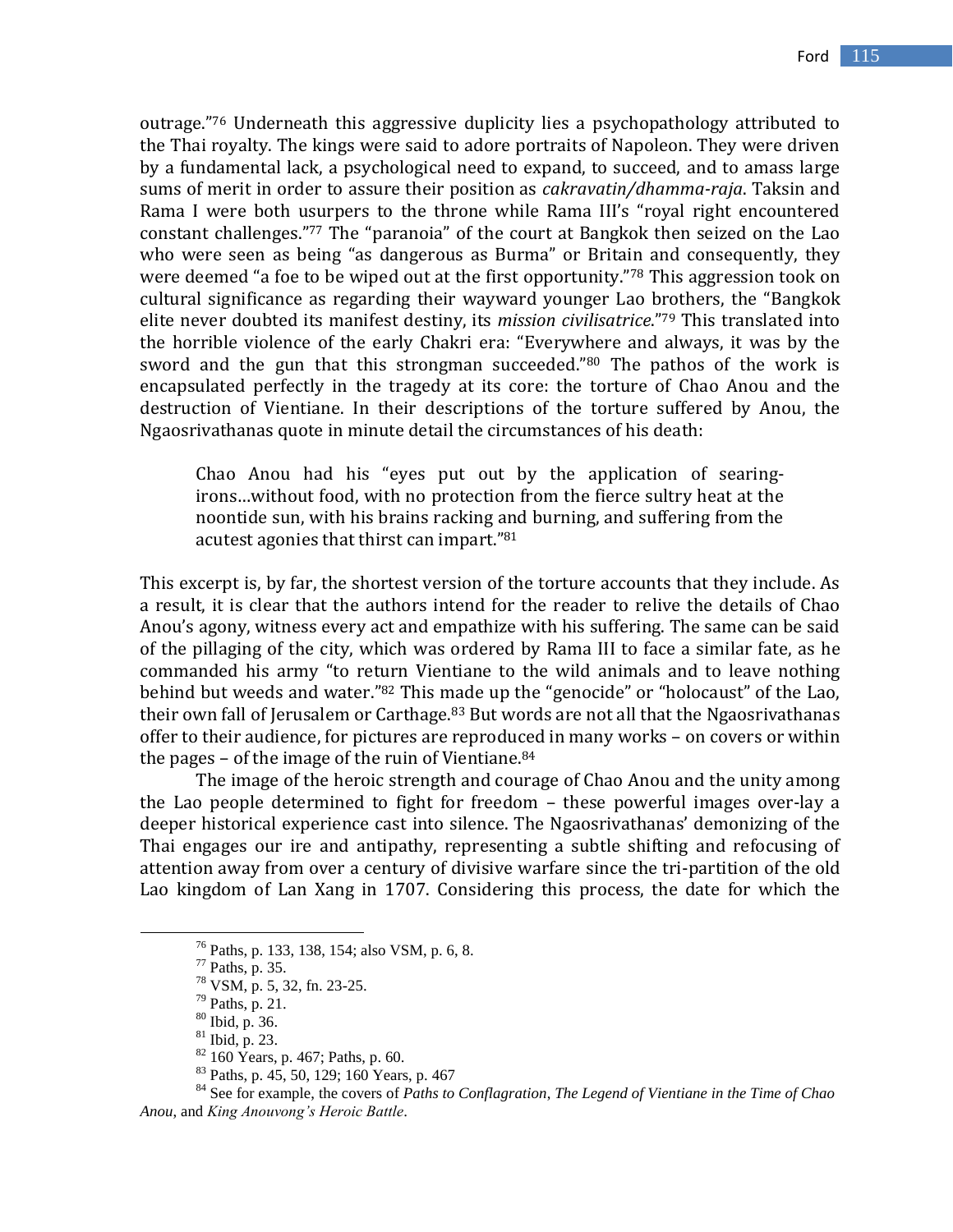Ngaosrivathanas' study begins, in 1778, takes on new meaning. Their story begins with the Siamese invasion of Champassak and Vientiane, while also implicitly leaving out the previous three-quarters of a century of intense warfare between Lao *muang* and ignoring the broader contexts of the 1707 tri-partition of the Lan Xang kingdom. Thus in their narration of the attack in 1778, the role of Luang Phrabang appears bewildering:

[I]t took two trips for the Thai armies to break the Lao resistance and take over the Lao capital. Then, as the Royal Khmer Chronicles reported:

The order was given to confiscate all precious objects, all weapons, guns and flints, and the population. Afterward, the Luang Prabang troops received orders to attack the territory of Than and the territory of Moi…

Only the survivors of these attacks went to live in the designated areas. However, fully two-thirds died during their journey to Siam. The Lao chronicles call this ordeal the *suk Thai* (Thai war).<sup>85</sup>

In the midst of this spilling of "Lao" blood by "Thai" armies – nomenclature that the Ngaosrivathanas stress – their own sources reveal the contradiction at the heart of their synthesis: "Lao" fought in supposedly "Thai" armies. The Ngaosrivathanas' usage of the terms "Lao" and "Thai" raises an important question: who exactly are "the Lao" in this period? Rather than a coherent identity spanning from Champassak to Luang Phrabang, most often the term referred to any ethnic Tai north of what is today central Thailand simply as "Lao."<sup>86</sup> The term "Lao" was a crude generalization, representing the view from central Siam, which was a blanket reference to a vast array of diverse groups of people, rather than actually referring to any politically-bounded unit at the time. What is noticeably missing from this account is any kind of analysis of the Luang Phrabang/Vientiane war that had been raging since 1707. But in fact, Luang Phrabang played an important role in sparking the 1778 war, as they had been urging Siam to invade Vientiane, accusing the latter of an alliance with Burma. Without acknowledging this context, the Ngaosrivathanas are free to construct Siam as seeking nothing but to devour Vientiane, with only aggressive expansion as the rationale. Furthermore, whenever violence among Lao *muang* inevitably comes up in their narration, it is always immediately followed by Thai brutality to keep the reader's attention locked on the real enemy, Siam:

In the meantime, Luang Prabang attacked Vientiane, which apparently turned to the Burmese for help. Taksin assailed Cambodia and compelled the southern Lao kingdom of Champassak to accept Thai suzerainty. Then Taksin launched two campaigns to secure Chiang Mai, which he subdued

<sup>85</sup> Paths, p. 42.

<sup>&</sup>lt;sup>86</sup> A source from "160 Years" demonstrates this: "Her neighbors (at Siam) too on the north, the Laos of Che-ung Mai and Lan Chang…," p. 470.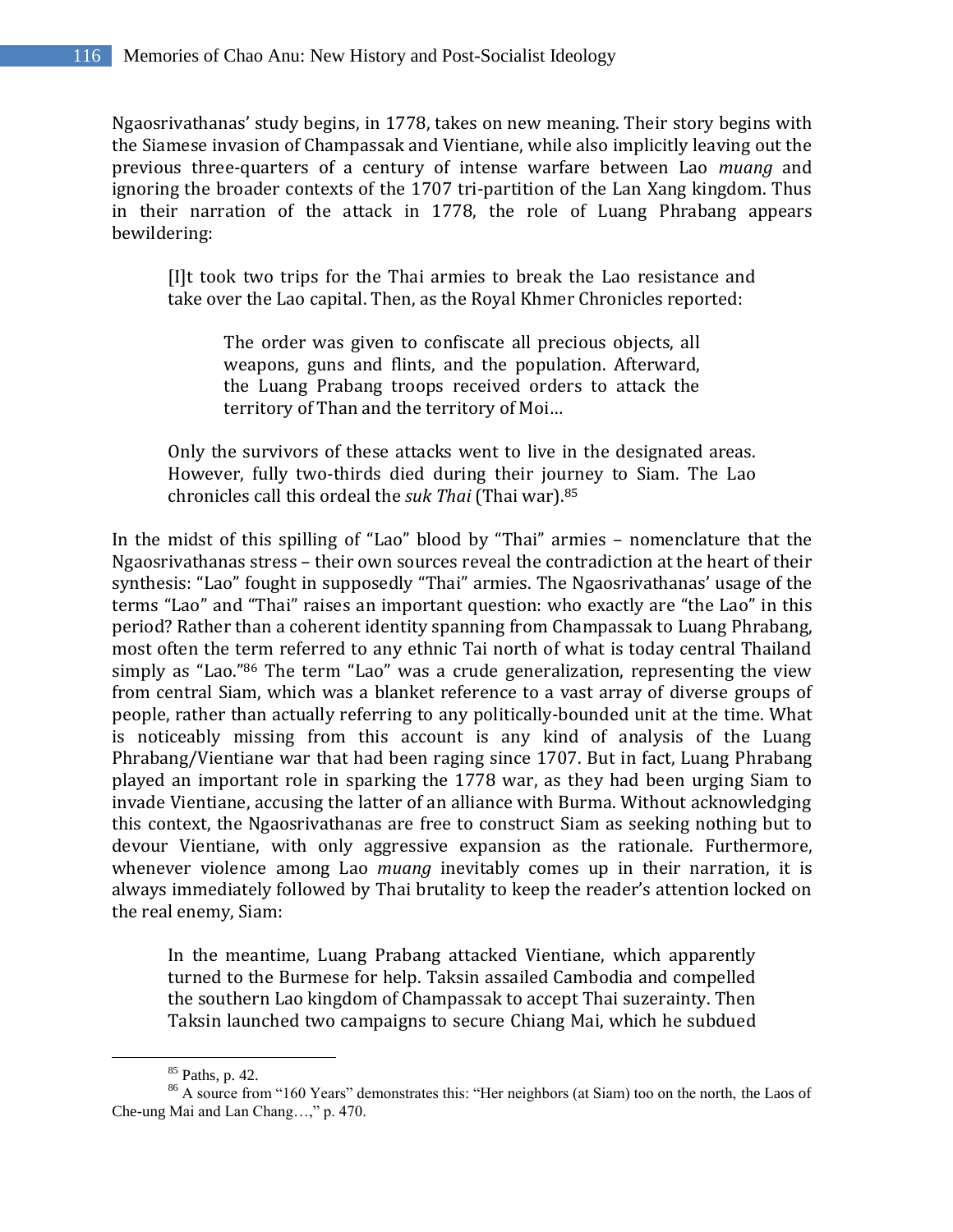by the end of 1774. As his expansion gathered momentum in the heart of Lan Na territories…Taksin had a letter delivered to the Vientiane king in January 1774. He emphasized that henceforth no one, not even the Burmese king, would be capable of hindering him.<sup>87</sup>

This potent refocusing is supported by the Ngaosrivathanas' narration of Vientiane as the center of the Lao, "the Lao political center,"<sup>88</sup> "the hub of Lao political power"<sup>89</sup> and even the successor to the empire of Lan Xang.<sup>90</sup> Therefore the struggle of Chao Anou synecdochically becomes the struggle of all the Lao.<sup>91</sup> This is a crucial point to establish in order to confer a modern relevancy upon the story of Chao Anou, otherwise the destruction of Vientiane remains a regional story, not yet a national tragedy. This position imputed to Vientiane is complicated by its warlike exchanges with its neighbors: the attacks on Luang Phrabang in 1765 and 1771 and the invasion of Xieng Khuang in 1787.<sup>92</sup> Prior to the 1760s the historical record is incredibly obscured, although there are hints of intermittent violence continuing since the division of 1707. 93 The climax came with a series of wars in 1787-1792 which left Vientiane holding power over Luang Phrabang, Xieng Khuang and Sam Nua. The Ngaosrivathanas address this conflict with a deft move, suggesting that, rather than there being any real division among the Lao, these wars were the result of a Bangkok strategy of manipulation that aimed to divide and conquer:

Bangkok's policy toward the Lao and particularly Nanthasen was eminently sophisticated…In his military expeditions against Luang Prabang and Sam Nua, Nanthasen was accompanied by Siamese contingents dispatched from Bangkok…Siam spurred on this fratricidal war among the Lao, which resulted in the Laocization of a war in a country already moribund from endemic violence.<sup>94</sup>

While all of the guilt must be shouldered by the Thai, some good does come of all this war, for at the same time Nanthasen is still seen as realizing a dream to reconstitute the old empire of Lan Xang.<sup>95</sup> Thus, the later stories of Chao Anou's heroic battles all signify an effort to exorcise the ghost of 1707 by reunifying the country. Ultimately, Anou's war is seen by the Ngaosrivathanas as a "national" awakening among the Lao. <sup>96</sup> Vientiane

 $87$  Paths, p. 39.

<sup>88</sup> Ibid, p. 44

<sup>89</sup> Ibid, p. 122.

 $90$  VSM, p. 27. This last statement ignores the fact that there were two other claimants to the mantle of Lan Xang, Luang Phrabang and Champassak.

 $\frac{6}{91}$  LHH, p. 5; Paths, p. 105, 139-140.

<sup>92</sup> David Wyatt, "Siam and Laos, 1767-1827" in *Studies in Thai History: Collected Articles* (Chiang Mai: Silkworm Books, 1998) p. 184-186, 197-198.

<sup>93</sup> Martin Stuart-Fox, *The Lao Kingdom of Lan Xang: Rise and Decline* (Bangkok: White Lotus Press, 1998) p. 102-106.

<sup>&</sup>lt;sup>94</sup> Paths, p. 44, 66-67.

 $95$  Ibid, p.66; see also VSM, p. 3-4.

<sup>96</sup> Paths, p. 56.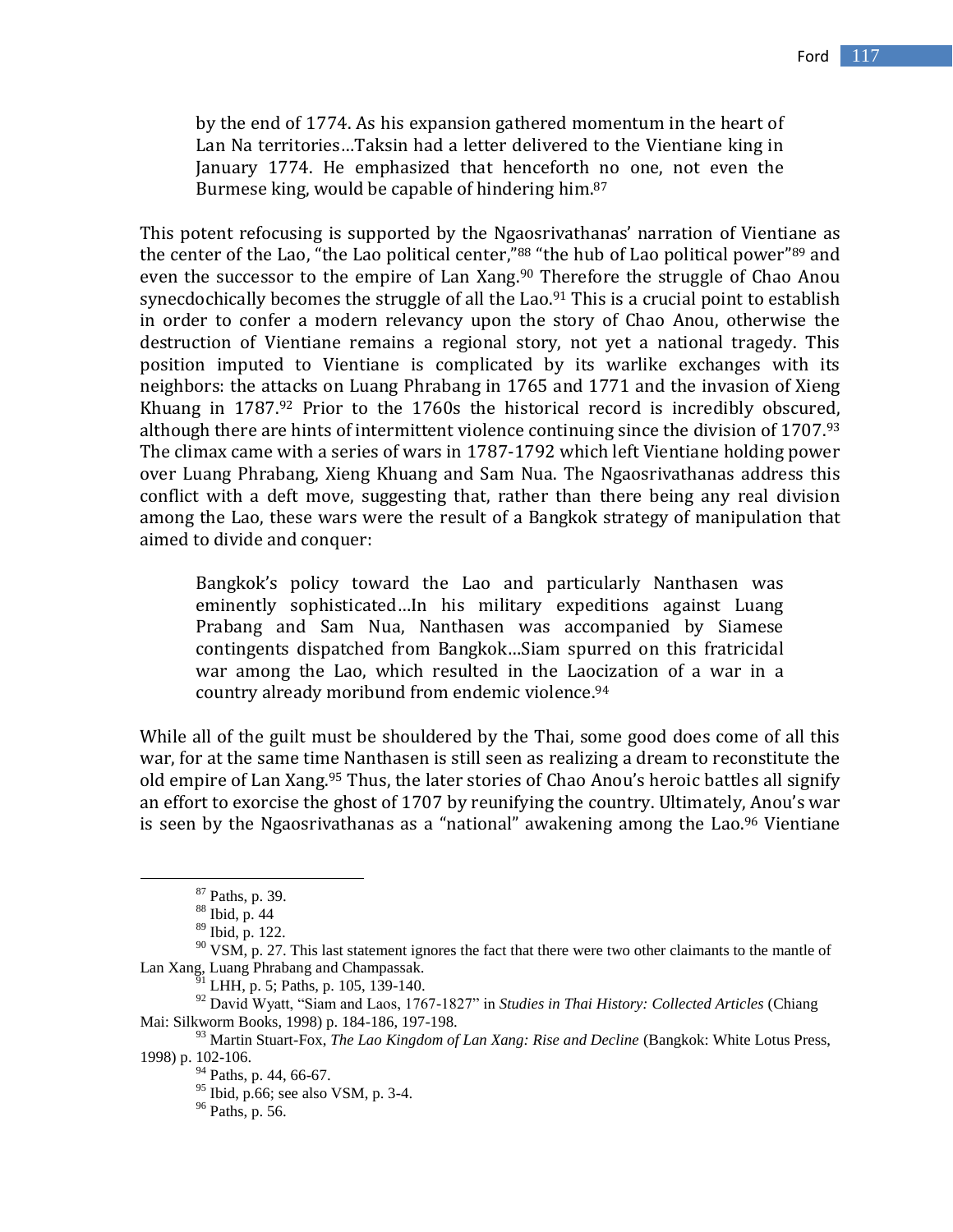consecrated this movement as it convened a pan-Lao war-council. <sup>97</sup> Luang Phrabang, Xieng Khuang and Champassak are each asserted to have assisted the war effort of Anou without more than symbolic mechanisms to suggest how their previous century of warfare had been overlooked or much less resolved. <sup>98</sup> Champassak was noted to have "swallowed its aversion until French Colonialism," but also important was the fact that Chao Anou's son had recently been appointed to the throne. <sup>99</sup> However, the degree of his popularity and influence in the region is seriously questionable considering that after the war the old elite were quickly reinstated. <sup>100</sup> For Luang Phrabang, the Ngaosrivathanas suggest that an alliance founded on symbolism was acceded to, but other scholars point to King Manthathourat's alerting Bangkok to its faithless vassal.<sup>101</sup> While the debate over Luang Phrabang's role seems intractable, it is more important to note that Luang Phrabang's actions suggest it remained neutral during the war. Xieng Khuang's role was also to "rally to Anou" whereas the actions of its monarch, Chao Noi, who sent hunting parties to capture Anou for Bangkok in 1828, has been vigorously denied. <sup>102</sup> What is important to this analysis is not what actually happened in the war, but how the Ngaosrivathanas reconstruct the event now; as such they claim that Anou's war represented a struggle against Bangkok aggression that spanned to Chiang Mai in the west and Kedah in the south.<sup>103</sup> Thereby Vientiane became a symbol for all victims of Siam as it "shin[ed] as a beacon for the oppressed." <sup>104</sup> Only as an aside do we learn that the event of 1707 had "torn apart" the "political and social fabric" but Anou would somehow unite this patchwork of disaffected Lao. <sup>105</sup> Yet the unresolved division of 1707 proved to be not so easily elided, for in 1795 Nanthasen was accused by Luang Phrabang of plotting against Bangkok and was taken to the capital and then executed. Chao Anou, captured by Chao Noi in Xieng Khuang, suffered a similar fate.

#### **New Ideology of the Lao P.D.R.**

On April 7, 2010 a news article appeared in *the Vientiane Times* on the progress of construction on the "new face" of the city.<sup>106</sup> The article discussed Chao Anouvong Park, which was designed to be a "recreational hub" and "the centre of Vientiane."<sup>107</sup> The spatial location at the heart of the capital is not a mistake, as the regime now officially endorses four kings from its feudal past. <sup>108</sup> The rise of this new ideology has

 $\overline{a}$ 

<sup>105</sup> Paths, p. 34, 69.

<sup>97</sup> VSM, p. 12; Paths, p. 155; LHH, p. 10.

<sup>98</sup> Paths, p. 128.

<sup>99</sup> Ibid, p. 65-66; VSM, p. 5.

<sup>&</sup>lt;sup>100</sup> Ian Baird, "Contested History, Ethnicity, and Remembering the Past: The Case of the Ay Sa Rebellion in Southern Laos," *Crossroads* 18, no. 2 (2007) p. 131, fn. 12.

<sup>&</sup>lt;sup>101</sup> See for example, Sila, p. 114, 137 – Sila also noted that Luang Phrabang committed 5000 troops to the war against Anou even as he urged them to "forgive and forget the past," ibid.

 $102$  LHH, p. 10; Paths, p. 57; VSM, p. 40, fn. 92.

<sup>103</sup> VSM, p. 33, fn. 28, 30.

<sup>104</sup> Ibid, p. 6, Paths, p. 148.

<sup>106</sup> Phonesavanh Sangsomboun, ""New Face" of Vientiane Progressing Well," *The Vientiane Times*  April 7, 2010.

 $107$  Ibid.

<sup>108</sup> Souneth, *King Anouvong's Heroic Battle*, p. 9; see also Stuart-Fox, "The Challenge of Lao Historiography," p. 356.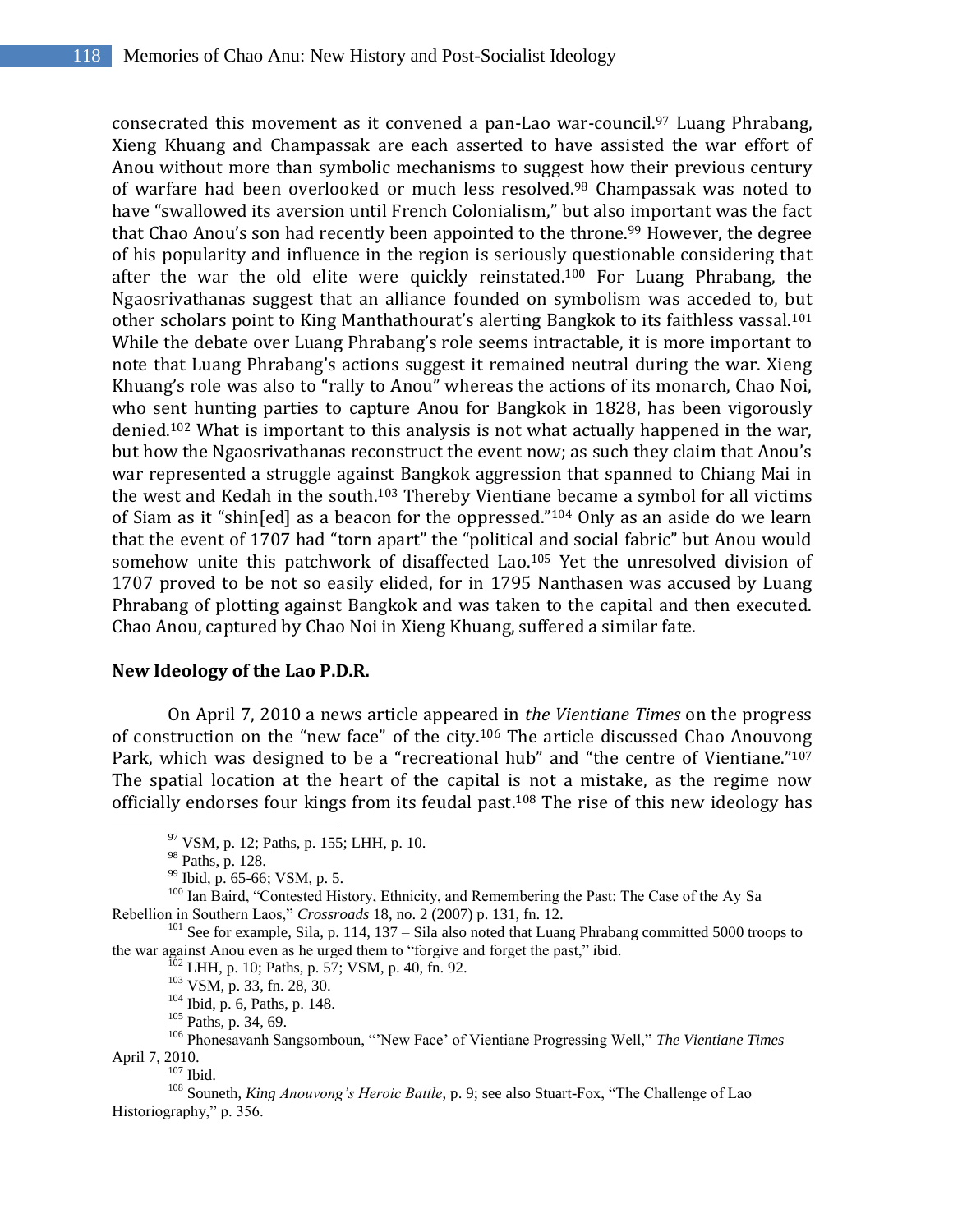pre-occupied much of recent Lao scholarship, which has attempted to explain the apparent contradictions of the nominally socialist state. Most scholars have considered this move to revive traditional culture as a reaction to the collapse of international communism in the early 1990s; the image of the grandiose, but empty Russian embassy completed in 1992 seems apt.<sup>109</sup> With the loss of support from the COMECON states, the Lao PDR seemed to retract deeper into isolation, and even experienced an episode of democratic protests. <sup>110</sup> The response to and eventual acceptance of the Ngaosrivathanas' work is inexorably caught up in these changes in two inter-related ways. The first of these issues appears in the Lao-Thai relations at the root of the Ngaosrivathanas' work. For even if we accept the government's turn to tradition as being inspired by recent global events, this does not account for the early work (mid-1980s) of the Ngaosrivathanas' that was undertaken well before such fissures appeared. The context for their writing then must be found elsewhere. In the sudden violent outbreak of the Lao-Thai border wars of 1984 and 1988 the Ngaosrivathanas found affirmation if not their cause, for the conflict was seen as a continuation of Chao Anou's war 160 years ago.<sup>111</sup> There may be no better example than Thailand's M.R. Kukrit Pramoj's comment on these conflicts – he said that troubles with Laos "will never be over unless Vientiane is burned to the ground," vividly recalling the destruction of the city in Anou's time. <sup>112</sup> In this context, the Ngaosrivathanas' work became infused with a strain of virulent anti-Thai vituperation, which quickly became a liability once a sizeable thaw in relations began later in the decade. As a result, their work was embargoed by Lao PDR censors for one day in 1988. <sup>113</sup> That it was published at all was due to their personal connections within the government, which enabled them circumvent the authority of the Ministry of Information and Culture and acquire permission to publish their work from higher party officials.<sup>114</sup> Nevertheless, their 1998 Cornell publication was banned in both Laos and Thailand. <sup>115</sup> At a 1996 conference, Grant Evans was told by Pheuiphan that "he pointedly remarked that he can only publish his views outside the country."<sup>116</sup> Yet the Lao rapprochement with the Thai was

<sup>109</sup> Stephan T. Johnson, "Laos in 1992: Succession and Consolidation," *Asian Survey* 33, no. 1 (1993) p. 79; see also Grant Evans, *The Politics and Ritual and Remembrance* (Honolulu: University of Hawai"i Press, 1998) p. 172, (hereafter cited as *RR*).

<sup>110</sup> Geoffrey C. Gunn, "Laos in 1991: Winds of Change," *Asian Survey* 31, no. 1 (1991) p. 89-90.

<sup>&</sup>lt;sup>111</sup> Paths, p. 32 gives the Ngaosrivathanas' view of these border wars. They were also probably influenced by the low-scale guerilla fighters the Thai government supported against the new Lao government during the 1970s and 1980s.

<sup>112</sup> Vickery, p. 444.

<sup>113</sup> VSM, p. 43, fn. 109; Mayoury and Pheuiphan Ngaosrivathana personal communication to the author, 5/3/10.

<sup>&</sup>lt;sup>114</sup> Martin Stuart-Fox, personal communication to the author, 5/6/10; see also Stuart-Fox, "The Challenge of Lao Historiography," p. 357, fn. 41.

<sup>115</sup> Constance Wilson, "Review," *Pacific Affairs* 73, no. 2, (Summer 2002) p. 307. Today this book is for sale in an upscale bookstore in Vientiane along with Grant Evan"s *The Last Century of Lao Royalty* and Nakhonkham Bouphanouvong"s *Sixteen Years in the Land of Death.* However there has not been any translation of this work, which originally appeared in Lao in 1988. It is dubious whether this availability represents real access for any Lao, a case similar to the availability of books on the Khmer Rouge in Cambodia, which would also be seditious, but for being in English only and highly expensive by local standards.

<sup>116</sup> RR, p. 180, fn. 10.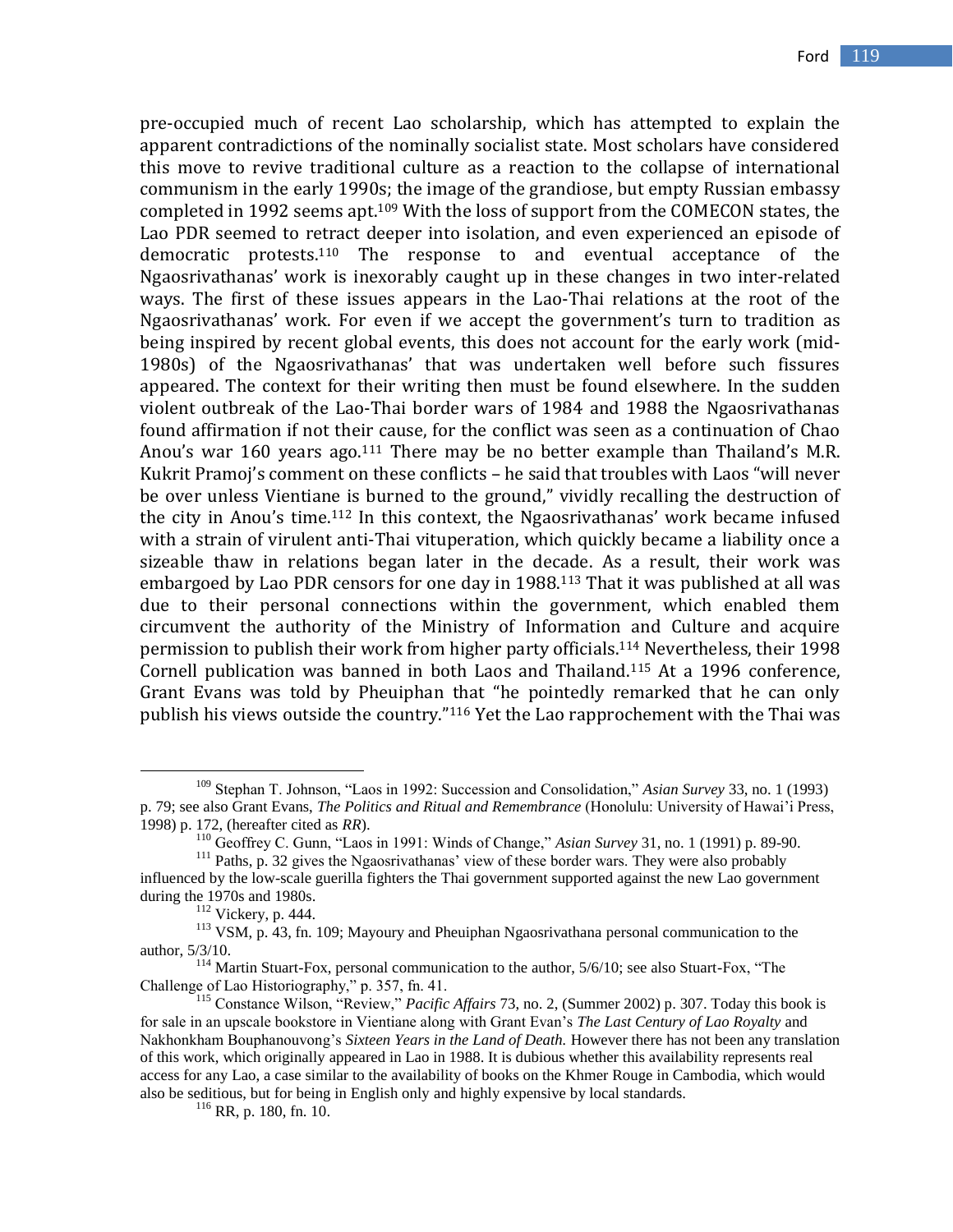inevitable given the desire by both governments to expand trans-Mekong trade. 117 Additionally, the Lao PDR's finances approached insolvency in the early 1990s after short-falls in foreign aid were not covered by the remaining socialist powers. Thus, the Lao government was forced to open itself to capitalist forces and specifically the Thai – this trade at a point in the early '90s equaled nearly half of all exports. Yet this closer relationship was at the same time an unequal one seen by the Lao as a vaguely existential threat.<sup>118</sup> In an interview one year before his death in 1993, the chief ideologue of the Lao People's Revolutionary Party, Phoumi Vongvichit, expressed the fear in terms of morality:

The other subject that Phoumi was eager to discuss with Dr. Mayoury and myself [Martin Stuart-Fox] was the future of Lao culture and the moral state of Lao youth today, which caused him much concern. I asked him how he felt about the new Mittaphap bridge across the Mekong. It was not the bridge per se he was worried about, however, but the influence of Thailand in a much broader sense. The Thai economic stake in Laos is large and growing, and so is Thai cultural influence in general.

Phoumi expressed concern over the transmission over Thai television of values that were harmful to Lao youth. He was particularly worried about the effect the culture of consumption and sexual permissiveness was having on young Lao, whom he saw as lacking in discipline and commitment to the country. Time and again in our discussion Phoumi referred to the alternative values taught by Buddhism, stressing the need for young Lao to take to heart the Buddha's message of self-control and mental discipline.<sup>119</sup>

Some Lao continue to see Thailand as a society in decline and lacking moral virtue as an orgy of capitalist consumption, prostitution, AIDS/HIV and an anarchy of ideas ensues. Thereafter, the Ngaosrivathanas were vindicated in 1997, for the first seminar on Chao Anouvong was held where discussions were described as having "uncharacter-istic vigor." <sup>120</sup> The malaise of the early 1990s broke down as the regime began to accept the Ngaosrivathanas' work as the center-piece of its revival of history:

In January 1997 a three-day seminar at the National University of Laos drew a hundred participants "to study the struggles of the Lao people under the leadership of King Anouvong"; several important historical monuments are being restored; and seminars were held on protection of

<sup>117</sup> Martin Stuart-Fox, "Laos in 1988: In Pursuit of New Directions," *Asian Survey* 29, no. 1 (1989) p. 84. See also Vickery, p. 444.

 $118$  Grant Evans describes this difficulty as "cultural blurring," RR, p. 178-179.

<sup>119</sup> Martin Stuart-Fox, *Obituary: Phoumi Vongvichit (1909-1994).* 

[http://home.vicent.net.au/~lao/laostudy/phoumi.htm,](http://home.vicent.net.au/~lao/laostudy/phoumi.htm) Accessed 2/3/2010.  $120$  RR, p. 180, fn. 10.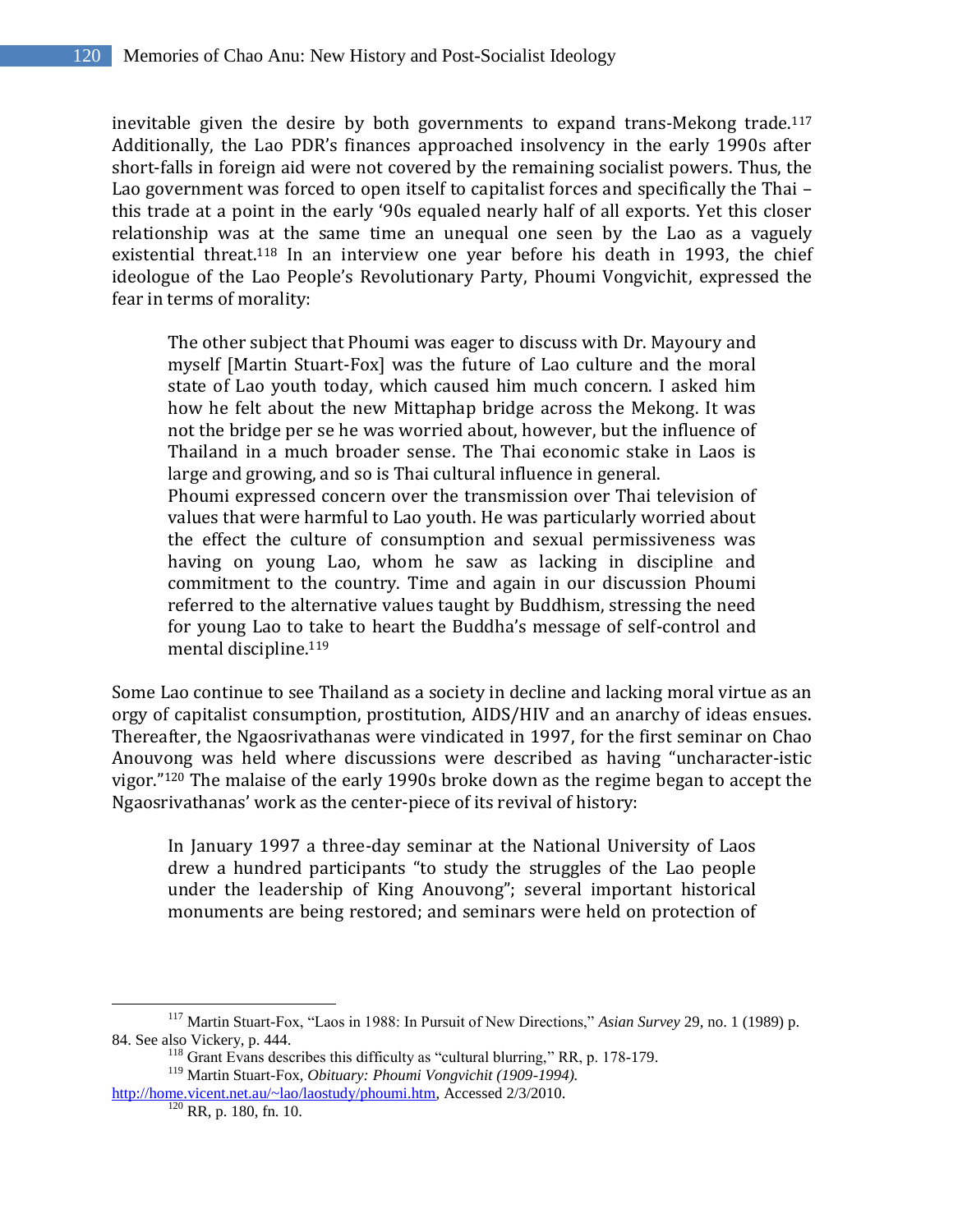the national heritage and of minority cultures. In February, the Fifth National Games became a celebration of Lao culture.<sup>121</sup>

The location of this disruption in discourse may be pinpointed to the mid-1990s: in 1994 Evans noted that a statue of Sisavang Vong had been barricaded while another such statue mysteriously disappeared – yet, only three years later, the government reversed its position and planned a refurbishing of these statues with more to come. 122 The culmination of this culture-turn by the government could be seen three years later, in 2000, as a major public event was held in the new National Culture Hall. The Ngaosrivathanas presented their work before an audience of a thousand people, and the event was broadcast live on TV.<sup>123</sup> However, the spontaneous decision to set up a Chao Anou Foundation was stalled later by the government due to the projects' perceived threat to Lao-Thai relations. In recent scholarship from the National University of Laos, scholars note "Mayoury and Pheuiphan (1988, 1989, and 1998) present the modern Lao interpretation of events." <sup>124</sup> However, they are careful to attenuate the extreme form of nationalism and the anti-Thai bias. Even as the Lao P.D.R. seeks to legitimate its rule on the basis of cultural preservation, it must avoid a jingoist/xenophobic attitude as its economy is ever more tightly integrated into that of its neighbors.<sup>125</sup> Thus, the Chao Anouvong Park may be the perfect representation of the current government's posture as its reinforced embankment is designed to ward off flooding of the Mekong while at the same time subtly warding off the flood of Thai culture.

The second issue is more ephemeral and thus more speculative. The evidence is indirect at best and the conclusions remain dubious. But this may be related to the nature of the topic itself, for it is clear that certain issues about kings in the Lao P.D.R. remain dangerous subjects.<sup>126</sup> The important distinction is that the danger is entirely focused on King Savang Vatthana, the last monarch, and his death in a re-education camp around 1980. Evans has noted these issues are still "politically problematic" to

<sup>124</sup> Department of Lao Language and Literature, p. 287-288, fn. 62-63.

<sup>121</sup> Martin Stuart-Fox, "Laos in 1997: Into ASEAN," *Asian Survey* 38, no. 1 (1998) p. 76. The reviewers note that at this conference the impact of the Ngaosrivathanas was actually marginal (based on no one having read their English work) even though the Ngaosrivathanas were present and had their work included in a later volume of the conference's proceedings (Dept. of Lao Language and Literature, 1997(for their contributions see pages 66, 73). The reviewers also suggest that while working at the National University of Laos they had to introduce the Ngaosrivathanas" work to their colleagues. The most concrete example of a connection between Lao historians in Laos and the Ngaosrivathanas is indeed Souneth Phothisane"s work Virakam Chao Anouvong, which includes a round-table discussion with Mayoury and Pheuiphan Ngaosrivathana. This was released shortly after the Ngaosrivathanas presented their work at the National Culture Hall in Vientiane in 2000, which was televised live on TV. Even if one wishes to deny a direct lineage or there is a lack of interest in their work at the NUOL there is clearly a broader interest in Chao Anou which the Ngaosrivathanas have played a role in shaping with their 1988/1997 work published in Laos. Their presentation in 2000 also demonstrates the government sanctioning of their views after near censorship in 1988.

<sup>122</sup> Grant Evans, "Immobile Memories: Statues in Thailand and Laos," in *Cultural Crisis and Social Memory: Modernity and Identity in Thailand and Laos* (Honolulu: University of Hawai"i Press, 2002) p. 165- 167.

<sup>123</sup> VSM, p. 43, fn. 109; Stuart-Fox, "The Challenge of Lao Historiography," p. 357.

<sup>125</sup> RR, p. 179.

 $126$  RR, p. 180 explains the interest in Anou is due to the fact that he is a king which they cannot explicitly acknowledge.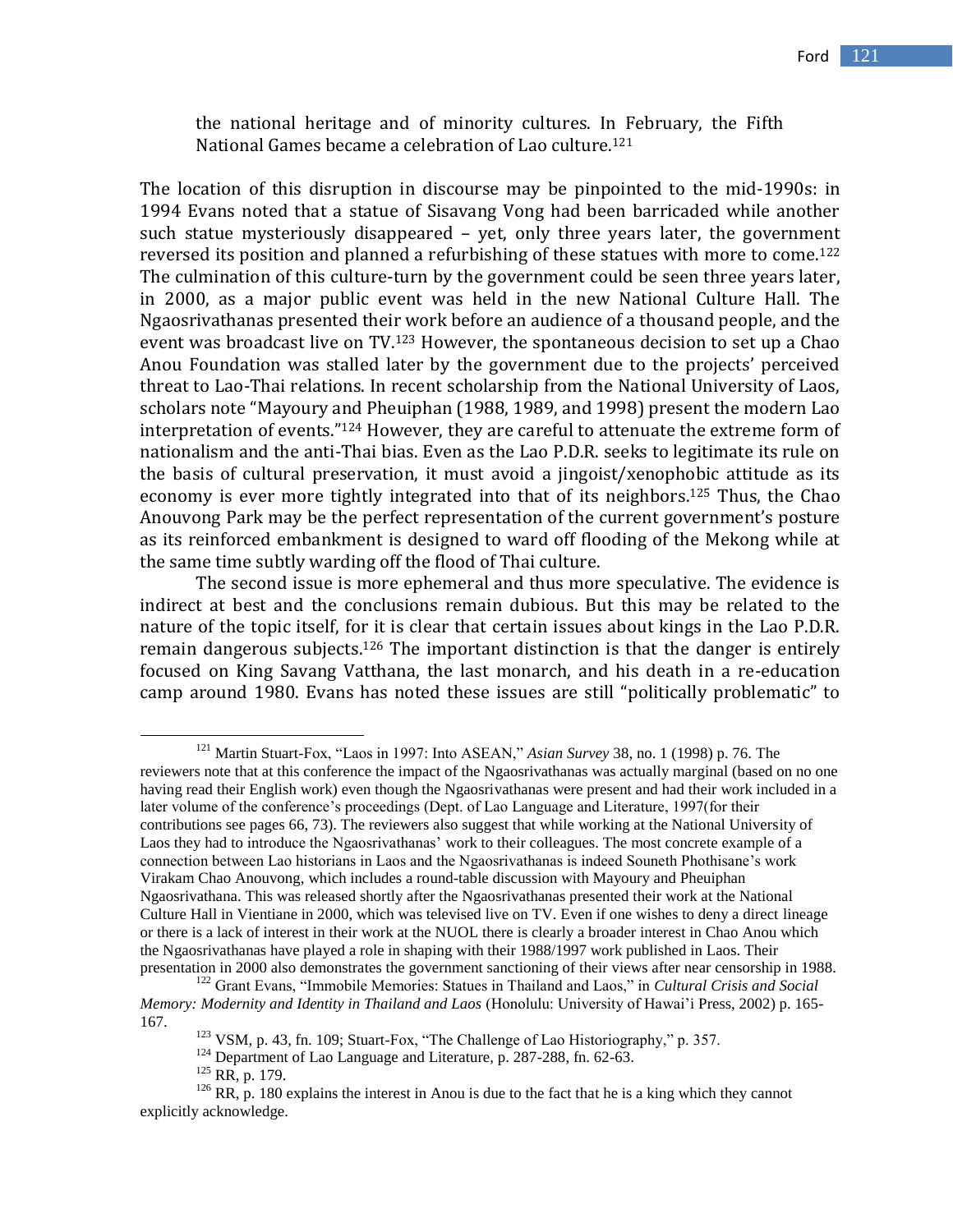publically discuss. <sup>127</sup> Even as Kaysone finally admitted this much in a 1989 interview in Paris, at the Luang Phrabang Museum (formerly the royal palace) the tour guides continued to say the King was "at seminar" as late as December 1996. <sup>128</sup> Yet the LPRP is not antagonistic to all royalty; in fact, their relationship to royal blood was crucial in gaining popular support. This is most exemplified by the fact that the LPRP were led by the "Red Prince" Souphanouvong during the war. <sup>129</sup> After 1975, the LPRP did not suppress the cult of Prince Phetsarath, given his central role in the 1945 independence movement of the Lao Issara, from which the party grew.<sup>130</sup> Also the LPRP worked comfortably with Prince Souvanna Phouma, who was given a large state funeral in 1984. It is often remarked that the revolution came late in Laos as the LPRP only assumed power on December 2, 1975 after forcing the abdication of the King. But it is important to note that the LPRP refused to acknowledge this as an act of abdication and continued to seek to work with King Savang Vatthana as evidenced in Phoumi Vongvichit's awkward announcement shortly following:

Rumors spread by the enemy that we had dismissed the King…Realizing that the monarchy had blocked the progress of the country, the King abdicated and turned over power to the people. He abdicated intentionally…The King is still in his palace, and is now Supreme Adviser to the President of the country. He is still enjoying his daily life as before, and his monthly salary will be sent to him as usual. The only difference is that he is no longer called King.<sup>131</sup>

Rather than storm into a republican age, the Lao revolution came very near instituting what could only be called a socialist monarchy. It was King Savang Vatthana's refusal to be a figure head of the new regime that led to his being accused of supporting Hmong resistance fighters and being sent to "seminar." <sup>132</sup> After the King's death, the LPRP's initial unease with the history of kings first appeared. As we have seen already, Maha Kham Champakeomany produced a nine volume work of history that the regime deemed as "unfinished," significantly in the same year the last King is thought to have expired. This reaction against royal subjects continued. In 1982, Phueiphan attempted to obtain a translation of a Vietnamese text on the war of Chao Anouvong, but he was blocked:

We had miserably failed in our previous attempts from 1982 to 1984 to desperately obtain through the Committee for Social Sciences (Hanoi) a copy of this document, while working on a political biography of Chao Anou. A Lao high-ranking official who had been given a typewritten copy of this document adamantly refused to lend it to us. The reason was (as

<sup>&</sup>lt;sup>127</sup> Grant Evans, *The Last Century of Lao Royalty: A Documentary History (Chiang Mai: Silkworm* Books, 2009) p. 421, (hereafter cited as *LCLR*).

<sup>128</sup> RR, p. 100.

<sup>129</sup> LCLR, p. 25-26.

 $130$  RR, p. 101.

 $131$  RR, p. 99.

 $132$  Ibid; LCLR, p. 25.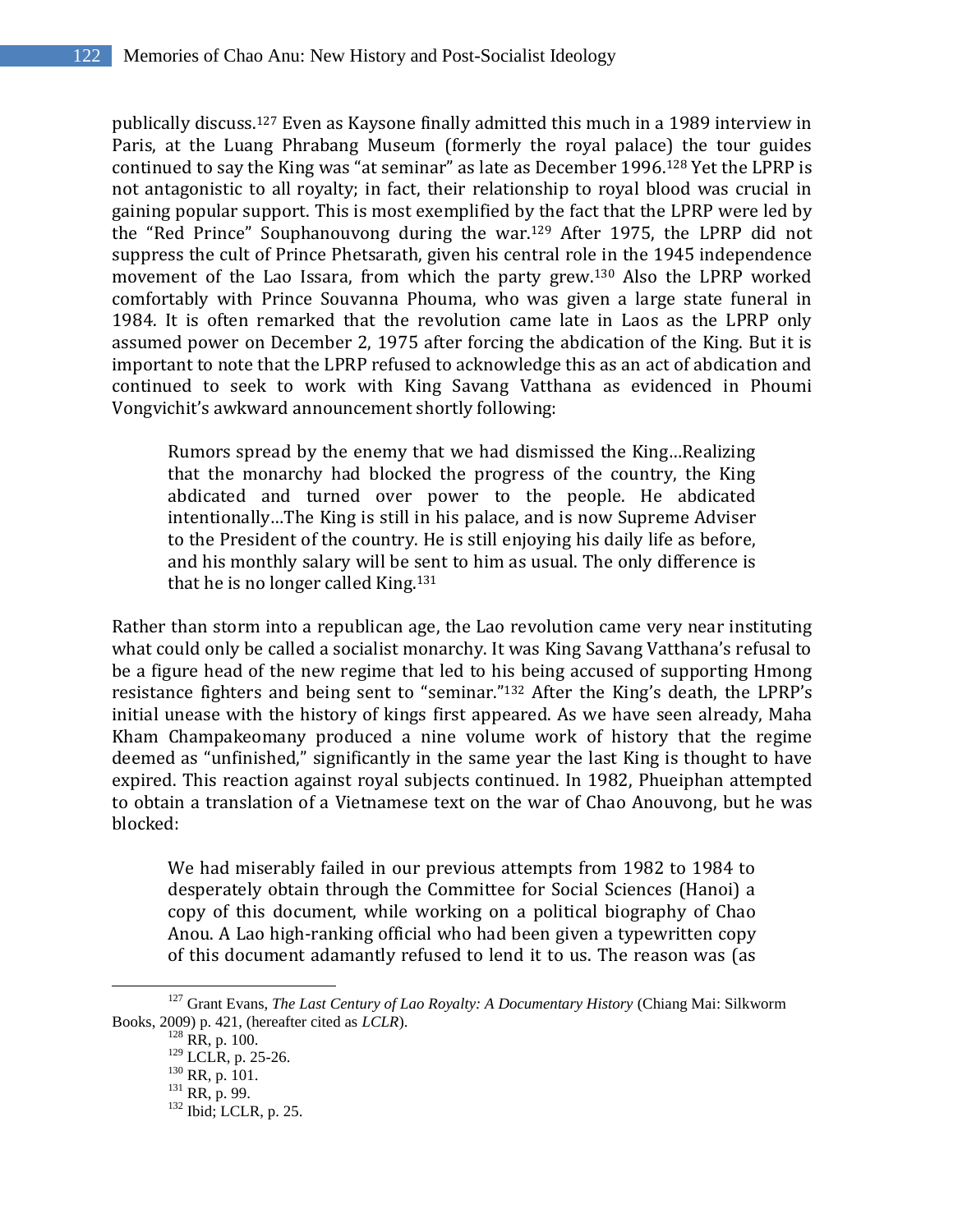we found out later) that the contents of this "feudal" document are considered to be highly subversive.<sup>133</sup>

This translation was eventually published in 1984, but it is unclear if it was subversive due to the negative light it shone on Vietnamese-Lao relations during the 1827 war or because it addressed the royal past while the LPRP was still uneasily negotiating the place of monarchy in Lao society. The Ngaosrivathanas' first book on Anou was published in 1988 through a series of maneuverings at the top levels of the party, and yet, significantly, this should be compared with the failure to publish volumes one and two of the official history a year later. In 1989, the official history that was published began only with the narrative of colonialism/anti-colonialism (1893), while remaining silent about the country's feudal past. In 1990, there was a version of the first two volumes of this history under review for publication, but at 377 pages it was deemed "too long…for use in secondary schools." <sup>134</sup> This history would not be published for another decade. The person overseeing the Lao P.D.R.'s production of an official history had been a major figure of the party, Phoumi Vongvichit. Martin Stuart-Fox interviewed him and reported his response on the issue:

The first two volumes have not been published because Phoumi was not satisfied with them, and refused to give them his stamp of approval. He apparently had his own ideas about the vexed question of the origin of the Lao people, where they had come from and when, and wanted more research done. Also there were problems about how to deal with the history of the Kingdom of Lan Xang from a Marxist perspective, and about the historic relations between Laos and neighbouring states.<sup>135</sup>

It is this subtle discomfort that made the larger issue of kingship problematic to the regime. In the late 1980s when the Ngaosrivathanas published their history of Chao Anou, which was dependent on their connections within the party, their experience can only be seen as the exception to a general prohibition on such a subversive, dangerous subject as the throne. The last king's death is at the center of this regime of censorship. The ban seems only to have been lifted completely in 2000 with the publication of the pre-colonial history. This seems only possible after the old guard of the LPRP had retired or died. Yet problems with historical interpretation of the subject remain. As Martin Stuart-Fox and Grant Evans have suggested, the revival of historical interest in the Kings of Lan Xang implicitly questions the legitimacy of the revolution.<sup>136</sup> While glorifying the four kings is an obvious strategy to return to this history in a carefully delineated, circumscribed way, it has nevertheless raised issues about the empty throne today.

<sup>&</sup>lt;sup>133</sup> VSM, p. 42, fn. 109; this 1984 book was an earlier edition of the VSM (2001).

 $134$  LHH, p. 14.

<sup>135</sup> Stuart-Fox, *Obituary*.

<sup>&</sup>lt;sup>136</sup> RR, p. 182; Stuart-Fox, "The Challenge of Lao Historiography," p. 357.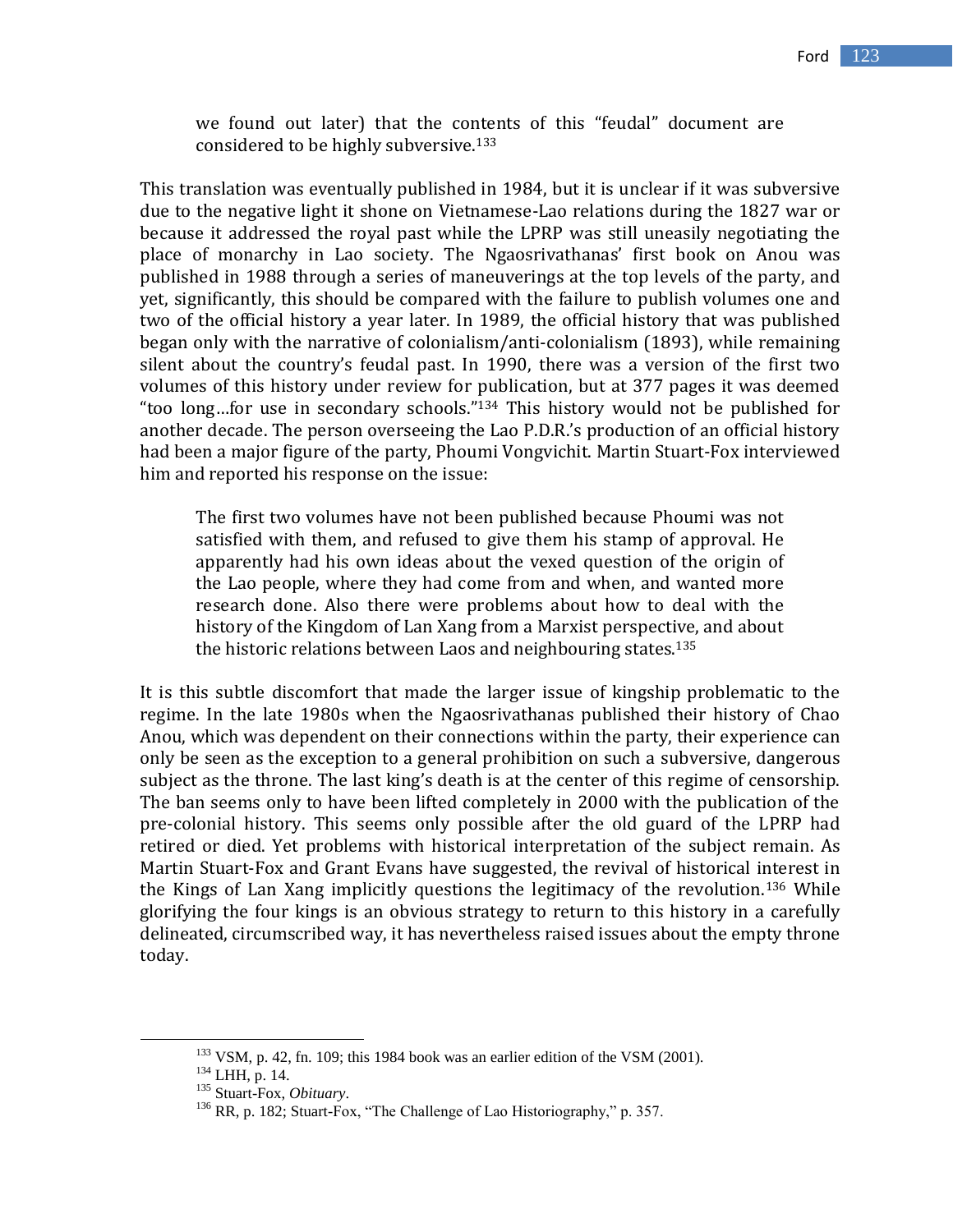## **Conclusion**

The history of Chao Anouvong as an Ur-Text for Lao-Thai relations may also be seen as the meta-narrative for how the Lao have regarded themselves since independence. From Maha Sila Viravong to Kaysone Phoumvihane and the Ngaosrivathanas, the hero Chao Anou has been enlisted to bring about a national consciousness among otherwise disaffected Lao. The revolutionary historiography concerned with struggle for independence against foreign aggression has undoubtedly marked recent scholarship on the history of Chao Anou, but the concerns from the opening of the post-colonial era remain as well; notably the martial skill of Lao heroes, the pathos of tragedy established in the torture of Chao Anou and the ruin of Vientiane. An analysis of the contributions of Mayoury and Pheuiphan Ngaosrivathana highlights the tendency of Lao historians to de-center Chao Anou from the story in order to bring to light other issues deemed more significant to the present. Yet rather than chastise the Ngaosrivathanas or other Lao historians for not looking at their past with an objective eye which sees all that is unsightly as well as noble, it is important to note that this blind-spot is at the root of all ideological consciousness, historical, communist, capitalist or otherwise. <sup>137</sup> It is this very blindness which animates the impulse of modern Lao nationalist analysis to carry on intractable disputes with Thai scholars, exorcise the ghost of Lao disunity from the past and numb the venomous memory of King Savang Vatthana.

<sup>137</sup> Slavoj Zizek, *The Sublime Object of Ideology* (London: Verson, 2008)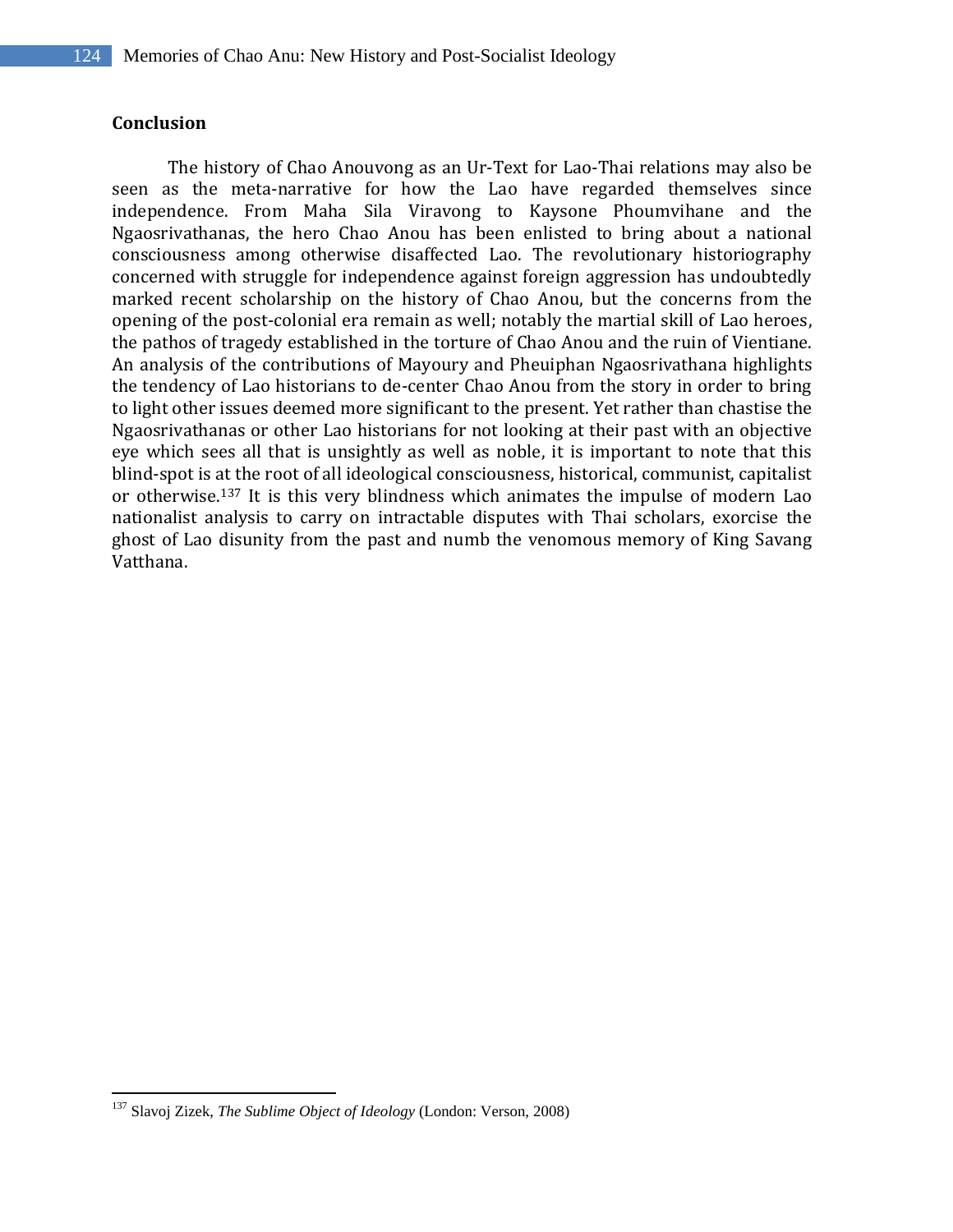#### **References**

- Baird, Ian. "Contested History, Ethnicity, and Remembering the Past: The Case of the Ay Sa Rebellion in Southern Laos" *Crossroads* 18, no. 2 (2007).
- Department of Lao Language and Literature. *Pheun Viang Samay Chao Anou* (The Legend of Vientiane in the Time of Chao Anou), edited by Khamhung Senmany, Volker Grabowsky, Boualy Paphaphanh, Bounleuth Sengsoulin, Nou Xayasithivong. Vientiane: National University of Laos, 2004.
- ------. *Samna Pavasat: Tamha Hoi Chao Anouvong* (History Seminar: History of Chao Anouvong). Vientiane: National University of Laos, 1997 (reprint 2002).
- Don Sasorith, Katay. "Historical Aspects of Laos." In *Kingdom of Laos,* edited by Rene de Berval. Saigon: France-Asie, 1959.
- Gay, Bernard 2002. "Millenarian Movements in Laos, 1895-1936: Depictions by Modern Lao Historians." In *Breaking New Ground in Lao History: Essays on the Seventh to Twentieth Centuries,* edited by Mayoury Ngaosrivathana and Kennon Breazeale. Chiang Mai, Silkworm Books, 2002.
- Evans, Grant. *The Politics of Ritual and Remembrance*. Honolulu: University of Hawai"i Press, 1998.
- ------. "Immobile Memories: Statues in Thailand and Laos." In *Cultural Crisis and Social Memory: Modernity and Identity in Thailand and Laos,* edited by Shigeharu Tanabe and Charles Keyes. Honolulu: University of Hawai"i Press, 2002.
- ------. "Different Paths: Lao Historiography in Historical Perspective." In *Contesting Visions of the Lao Past: Lao History at the Crossroads,* edited by Christopher Goscha and Soren Ivarsson. Copenhagen: Nordic Institute of Asian Studies, 2003.
- ------. *The Last Century of Lao Royalty: A Documentary History*. Chiang Mai: Silkworm Books, 2009.
- Gunn, Geoffrey C. "Laos in 1990: Winds of Change." *Asian Survey* 31, no. 1 (1991).
- Ivarsson, Soren and Christopher Goscha. "Prince Phetsarath (1890-1959): Nationalism and Royalty in the Making of Modern Laos." *Journal of Southeast Asian Studies* 38, no.1 (2007).
- Johnson, Stephen T. "Laos in 1992: Succession and Consolidation." *Asian Survey* 33, no. 1 (1993).
- Lockhart, Bruce. "*Pavatsat Lao*: Constructing a National History." *South East Asian Research* 14 no. 3 (2006).
- Ngaosrivathana, Mayoury and Pheuiphan. "160 Years Ago: Lao Chronicles and Annals on Siam and the Lao." In *Proceedings of the International Conference on Thai Studies, vol. 3, part 2*, complied by Ann Buller. Canberra: Australian National University, 1987.
- ------. *Chao Anou 1767-1829: Lueang Kao, Banha May* (Chao Anou 1767-1829: Old Story, New Problems). Vientiane, 1988.
- ------. "Lao Historiography and Historians: Case Study of the War between Bangkok and the Lao in 1827." *Journal of Southeast Asian Studies* 20 no. 1. (1989).
- ------. *Paths to Conflagration: Fifty Years of Diplomacy and Warfare in Laos, Thailand, and Vietnam, 1778-1828*. Ithaca: Cornell University Southeast Asian Program Publications, 1998.